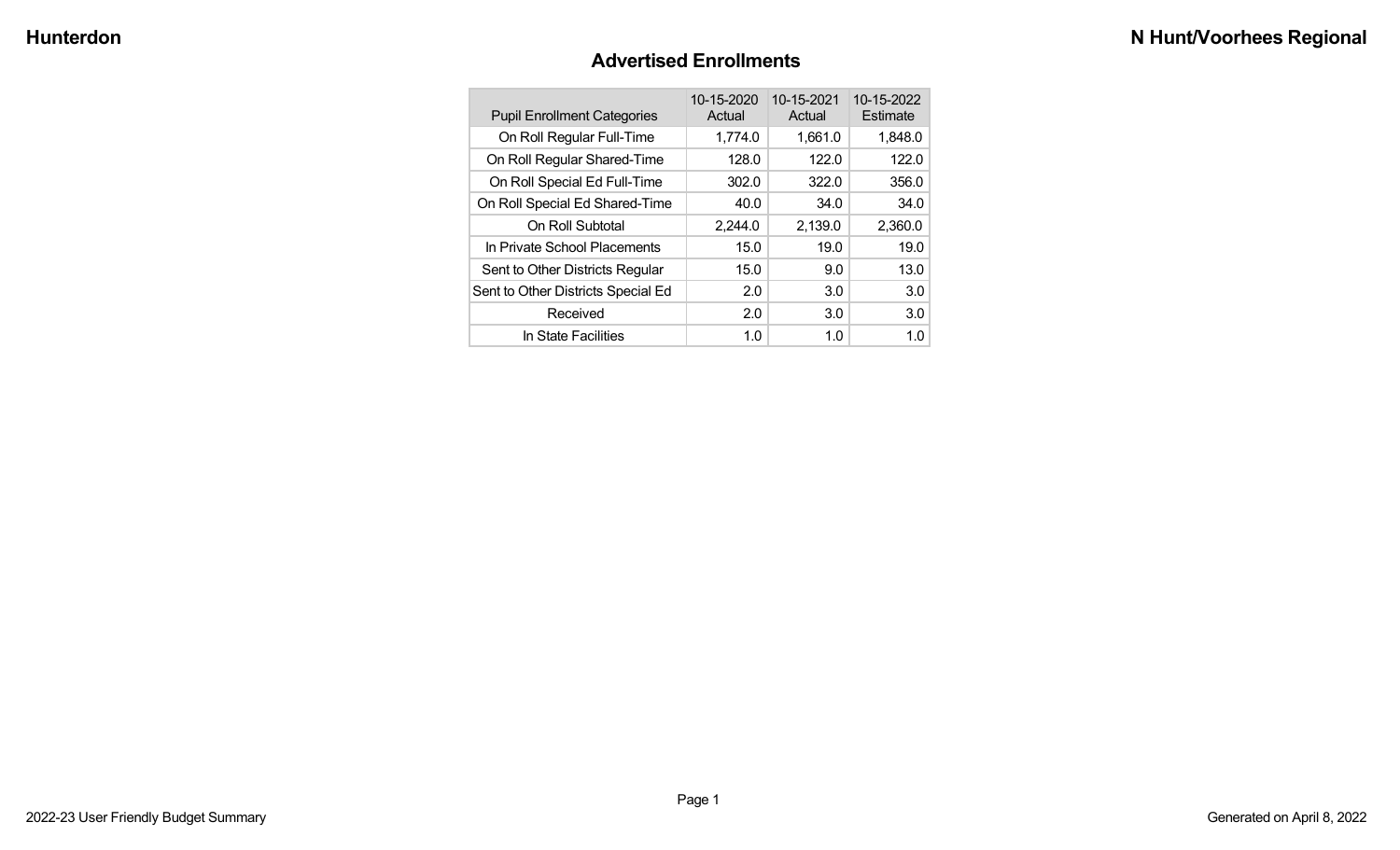#### **Advertised Revenues**

| <b>Budget Category</b>                             | Description                                    | Account      | 2020-21<br>Actual | 2021-22<br>Revised | 2022-23<br>Proposed |
|----------------------------------------------------|------------------------------------------------|--------------|-------------------|--------------------|---------------------|
|                                                    | Local Tax Levy                                 | 10-1210      | 48,949,682        | 50,324,691         | 51,751,185          |
|                                                    | <b>Total Tuition</b>                           | 10-1300      | 184,527           | 200,000            | 67,207              |
|                                                    | <b>Unrestricted Miscellaneous Revenues</b>     | 10-1XXX      | 255,701           | 200,000            | 285,000             |
| <b>General Fund Revenues from Local Sources</b>    | Interest Earned on Maintenance Reserve         | 10-1XXX      | 3,254             | 5,000              | 5,000               |
|                                                    | Interest Earned on Capital Reserve Funds       | 10-1XXX      | 9,657             | 10,000             | 10,000              |
|                                                    | <b>Other Restricted Miscellaneous Revenues</b> | 10-1XXX      | 64,307            | $\Omega$           | $\Omega$            |
|                                                    | <b>Total Revenues from Local Sources</b>       |              | 49,467,128        | 50,739,691         | 52,118,392          |
|                                                    | <b>Categorical Transportation Aid</b>          | 10-3121      | 267,039           | 267,039            | 267,039             |
|                                                    | <b>Extraordinary Aid</b>                       | 10-3131      | 1,171,768         | 425,000            | 425,000             |
| <b>General Fund Revenues from State Sources</b>    | <b>Categorical Special Education Aid</b>       | 10-3132      | 1,738,465         | 1,738,465          | 1,738,465           |
|                                                    | <b>Equalization Aid</b>                        | 10-3176      | 2,837,685         | 2,348,780          | 1,879,302           |
|                                                    | <b>Categorical Security Aid</b>                | 10-3177      | 44,422            | 44,422             | 44,422              |
|                                                    | <b>Total Revenues from State Sources</b>       |              | 6,059,379         | 4,823,706          | 4,354,228           |
| <b>General Fund Revenues from Federal Sources</b>  | <b>Medicaid Reimbursement</b>                  | 10-4200      | 25,472            | 24,771             | 23,532              |
|                                                    | <b>Total Revenues from Federal Sources</b>     |              | 25,472            | 24,771             | 23,532              |
|                                                    | <b>Budgeted Fund Balance-Operating Budget</b>  | 10-303       | 0                 | 4,766,679          | 4,779,456           |
| <b>General Fund Revenues from Other Sources</b>    | <b>Adjustment for Prior Year Encumbrances</b>  |              | $\Omega$          | 1,949,484          | $\mathbf{0}$        |
|                                                    | Actual Revenues (Over)/Under Expenditures      |              | $-2,197,690$      | $\Omega$           | $\Omega$            |
| <b>General Fund Revenues</b>                       | <b>Total Operating Budget</b>                  |              | 53,354,289        | 62,304,331         | 61,275,608          |
|                                                    | <b>Student Activity Fund Revenue</b>           | 20-1760      | 787,746           | 1,250,000          | 1,250,000           |
| Special Revenue Fund Revenues from Local Sources   | Scholarship Fund Revenue                       | 20-1770      | 2,166             | 0                  | $\Omega$            |
|                                                    | <b>Total Revenues from Local Sources</b>       | 20-1XXX      | 789,912           | 1,250,000          | 1,250,000           |
|                                                    | Title I                                        | 20-4411-4416 | 15,375            | 27,978             | 22,382              |
|                                                    | Title II                                       | 20-4451-4455 | 23,000            | 16,104             | 12,883              |
|                                                    | Title IV                                       | 20-4471-4474 | 0                 | 5,440              | 4,352               |
| Special Revenue Fund Revenues from Federal Sources | IDEA Part B (Handicapped)                      | 20-4420-4429 | 472,439           | 275,644            | 220,515             |
|                                                    | <b>CARES Act Education Stabilization Fund</b>  | 20-4530      | 62,357            | $\Omega$           | 0                   |
|                                                    | Coronavirus Relief Fund (CRF)                  | 20-4532      | 67,510            | 0                  | $\Omega$            |
|                                                    | <b>Total Revenues from Federal Sources</b>     |              | 640,681           | 325,166            | 260,132             |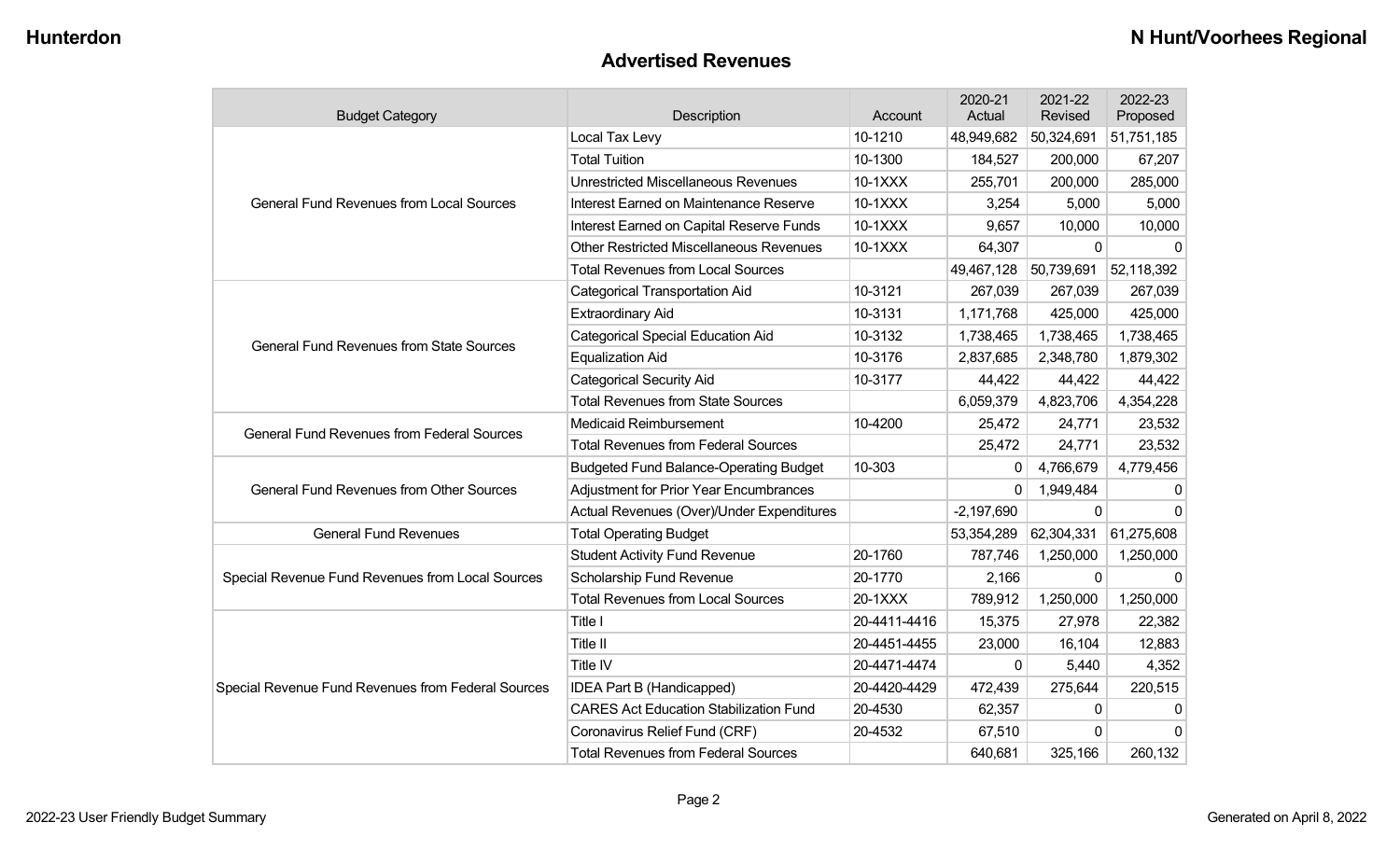#### **Advertised Revenues**

| <b>Budget Category</b>                         | Description                                    | Account | 2020-21<br>Actual | 2021-22<br>Revised | 2022-23<br>Proposed |
|------------------------------------------------|------------------------------------------------|---------|-------------------|--------------------|---------------------|
| <b>Special Revenue Fund Revenues</b>           | <b>Total Grants and Entitlements</b>           |         | 1,513,872         | 1,575,166          | 1,510,132           |
|                                                | <b>Transfers from Other Funds</b>              | 40-5200 |                   |                    | 578,794             |
| Debt Service Fund Transfer and Other Financing | <b>Other Financing Sources</b>                 | 40-5XXX | 575,231           | 0                  | 0                   |
| Debt Service Fund Revenues from Local Sources  | Local Tax Levy                                 | 40-1210 | 567,141           | 0                  | $\mathbf{0}$        |
|                                                | <b>Total Revenues from Local Sources</b>       |         | 567,141           | 0                  | $\mathbf{0}$        |
| Debt Service Fund Revenues from State Sources  | Debt Service Aid Type II                       | 40-3160 | 191,165           | 193,894            | 195,094             |
|                                                | <b>Budgeted Fund Balance</b>                   | 40-303  | 0                 | 575,231            | $\mathbf{0}$        |
| Debt Service Fund Revenues from Other Sources  | <b>Total Local Repayment of Debt</b>           |         | 1,333,537         | 769,125            | 773,888             |
|                                                | Actual Revenues (Over)/Under Expenditures      |         | $-575,231$        |                    | $\Omega$            |
| Debt Service Fund Revenues                     | <b>Total Repayment of Debt</b>                 |         | 758,306           | 769,125            | 773,888             |
| All Fund Revenues                              | <b>Total Revenues/Sources</b>                  |         | 55,626,467        | 64,648,622         | 63,559,628          |
| Revenues Net of Transfers                      | <b>Total Revenues/Sources Net of Transfers</b> |         | 55,626,467        | 64,648,622         | 63,559,628          |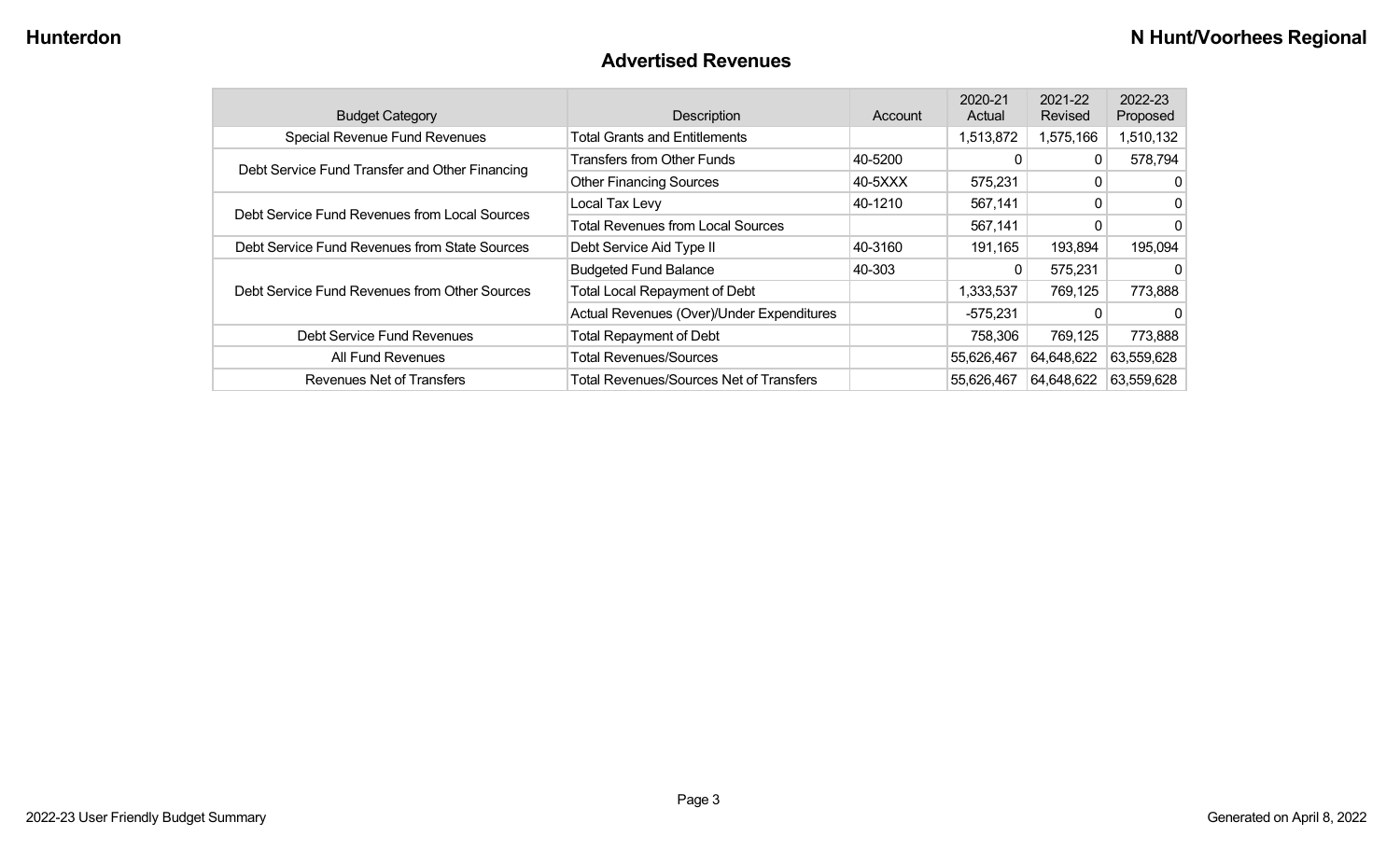# **Advertised Appropriations**

| <b>Budget Category</b>                               | Description                                                                        | Account        | 2020-21<br>Actual     | 2021-22<br>Revised | 2022-23<br>Proposed |
|------------------------------------------------------|------------------------------------------------------------------------------------|----------------|-----------------------|--------------------|---------------------|
|                                                      | Regular Programs-Instruction                                                       | 11-1XX-100-XXX | 15,019,594            | 16,696,483         | 16,963,531          |
| General Fund Current Expenses for Instruction        | <b>Special Education-Instruction</b>                                               | 11-2XX-100-XXX | 3,466,148             | 3,722,113          | 3,838,134           |
|                                                      | School-Sponsored Cocurricular or Extracurricular Activities-Instruction            | 11-401-100-XXX | 489,618               | 589,511            | 600,001             |
|                                                      | School-Sponsored Athletics-Instruction                                             | 11-402-100-XXX | 2,229,797             | 2,509,439          | 2,527,734           |
|                                                      | Undistributed Expenditures-Instruction (Tuition)                                   | 11-000-100-XXX | 2,433,031             | 3,739,314          | 3,967,638           |
|                                                      | Undistributed Expenditures-Attendance and Social Work                              | 11-000-211-XXX | 303,569               | 334,904            | 331,755             |
|                                                      | Undistributed Expenditures-Health Services                                         | 11-000-213-XXX | 951,527               | 1,021,457          | 1,043,607           |
|                                                      | Undistributed Expenditures-Speech, OT, PT and Related Services                     | 11-000-216-XXX | 179,873               | 305,648            | 373,275             |
|                                                      | Undistributed Expenditures-Other Support Services, Students-Extraordinary Services | 11-000-217-XXX | 128,300               | 230,048            | 210,000             |
|                                                      | Undistributed Expenditures-Guidance                                                | 11-000-218-XXX | 1,592,654             | 1,657,826          | 1,694,839           |
|                                                      | Undistributed Expenditures-Child Study Teams                                       | 11-000-219-XXX | 991,630               | 1,079,616          | 1,102,831           |
|                                                      | Undistributed Expenditures-Improvement of Instruction Services                     | 11-000-221-XXX | 1,040,975             | 1,192,781          | 1,222,147           |
| General Fund Current Expenses for Support Services   | Undistributed Expenditures-Education Media Services/Library                        | 11-000-222-XXX | 387,556               | 449,785            | 423,960             |
|                                                      | Undistributed Expenditures-Instructional Staff Training Services                   | 11-000-223-XXX | 20,673                | 33,400             | 38,500              |
|                                                      | Undistributed Expenditures-Support Services-General Administration                 | 11-000-230-XXX | 1,057,011             | 1,503,196          | 1,412,599           |
|                                                      | Undistributed Expenditures-Support Services-School Administration                  | 11-000-240-XXX | 1,089,680             | 1,333,674          | 1,230,881           |
|                                                      | Undistributed Expenditures-Central Services                                        | 11-000-251-XXX | 608,903               | 857,319            | 704,439             |
|                                                      | Undistributed Expenditures-Administrative InformationTechnology                    | 11-000-252-XXX | 1,034,677             | 1,050,481          | 1,075,307           |
|                                                      | Undistributed Expenditures-Operation and Maintenance of Plant Services             | 11-000-26X-XXX | 7,066,568             | 8,259,491          | 7,892,239           |
|                                                      | Undistributed Expenditures-Student Transportation Services                         | 11-000-270-XXX | 4,523,014             | 4,561,885          | 4,877,715           |
|                                                      | Personal Services-Employee Benefits                                                | 11-XXX-XXX-2XX | 8,099,433             | 10,176,602         | 9,367,641           |
|                                                      | <b>Total Undistributed Expenditures</b>                                            |                | 31,509,074 37,787,427 |                    | 36,969,373          |
| General Fund Current Expenses for Increased Reserves | Interest Earned on Maintenance Reserve                                             | 10-606         | $\Omega$              | 5,000              | 5,000               |
| <b>General Fund Current Expenses</b>                 | <b>Total General Current Expense</b>                                               |                | 52,714,231            | 61,309,973         | 60,903,773          |
|                                                      | Equipment                                                                          | 12-XXX-XXX-730 | 181,393               | 391,174            | 127,400             |
|                                                      | Facilities Acquisition and Construction Services                                   | 12-000-400-XXX | 458,665               | 593,184            | 192,522             |
| Capital Outlay                                       | Interest Deposit to Capital Reserve                                                | 10-604         | $\mathbf{0}$          | 10,000             | 10,000              |
|                                                      | <b>Total Capital Outlay</b>                                                        |                | 640,058               | 994,358            | 329,922             |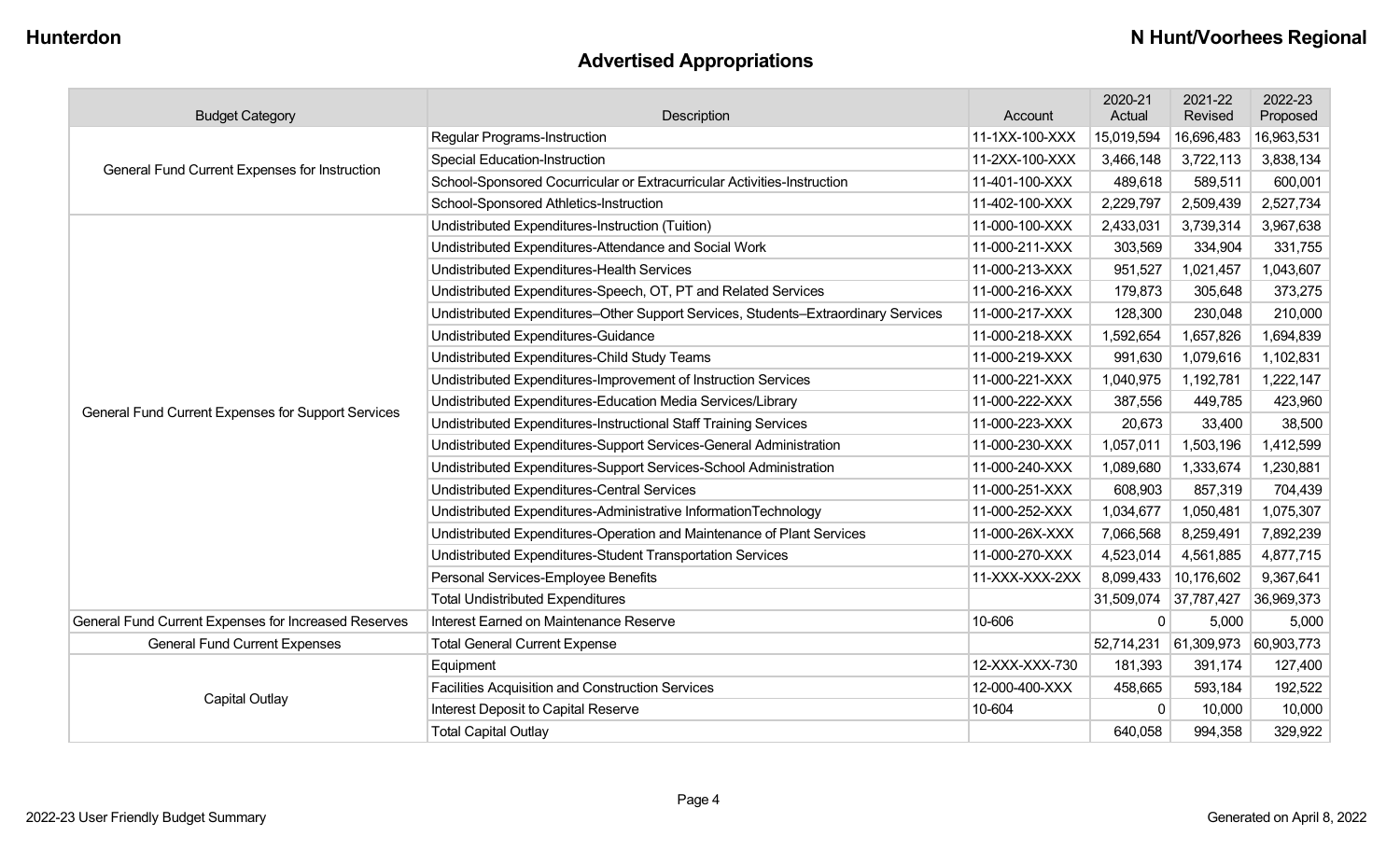# **Advertised Appropriations**

| <b>Budget Category</b>                             | <b>Description</b>                            | Account        | 2020-21<br>Actual | 2021-22<br>Revised | 2022-23<br>Proposed |
|----------------------------------------------------|-----------------------------------------------|----------------|-------------------|--------------------|---------------------|
| General Fund Expenses and Transfers                | Transfer of Funds to Charter Schools          | 10-000-100-56X |                   | 0                  | 41,913              |
|                                                    | <b>General Fund Grand Total</b>               |                | 53,354,289        | 62,304,331         | 61,275,608          |
|                                                    | Title I                                       | 20-XXX-XXX-XXX | 15,375            | 27,978             | 22,382              |
|                                                    | Title II                                      | 20-XXX-XXX-XXX | 23,000            | 16,104             | 12,883              |
|                                                    | Title IV                                      | 20-XXX-XXX-XXX |                   | 5,440              | 4,352               |
| Special Revenue Fund Expenses for Federal Projects | <b>IDEA Part B (Handicapped)</b>              | 20-XXX-XXX-XXX | 472,439           | 275,644            | 220,515             |
|                                                    | <b>CARES Act Education Stabilization Fund</b> | 20-477-XXX-XXX | 62,357            | 0                  | 0                   |
|                                                    | Coronavirus Relief Fund (CRF) Grant Program   | 20-479-XXX-XXX | 67,510            | 0                  | $\mathbf{0}$        |
|                                                    | <b>Total Federal Projects</b>                 | 20-XXX-XXX-XXX | 640,681           | 325,166            | 260,132             |
| Special Revenue Fund Expenses                      | <b>Total Special Revenue Funds</b>            |                | 1,513,872         | 1,575,166          | 1,510,132           |
| Debt Service Fund Expenses                         | <b>Total Regular Debt Service</b>             | 40-701-510-XXX | 758,306           | 769,125            | 773,888             |
|                                                    | <b>Total Debt Service Funds</b>               |                | 758,306           | 769,125            | 773,888             |
| All Fund Expenses                                  | <b>Total Expenditures/Appropriations</b>      |                | 55,626,467        | 64,648,622         | 63,559,628          |
| <b>Expenses Net of Transfers</b>                   | <b>Total Expenditures Net of Transfers</b>    |                | 55,626,467        | 64,648,622         | 63,559,628          |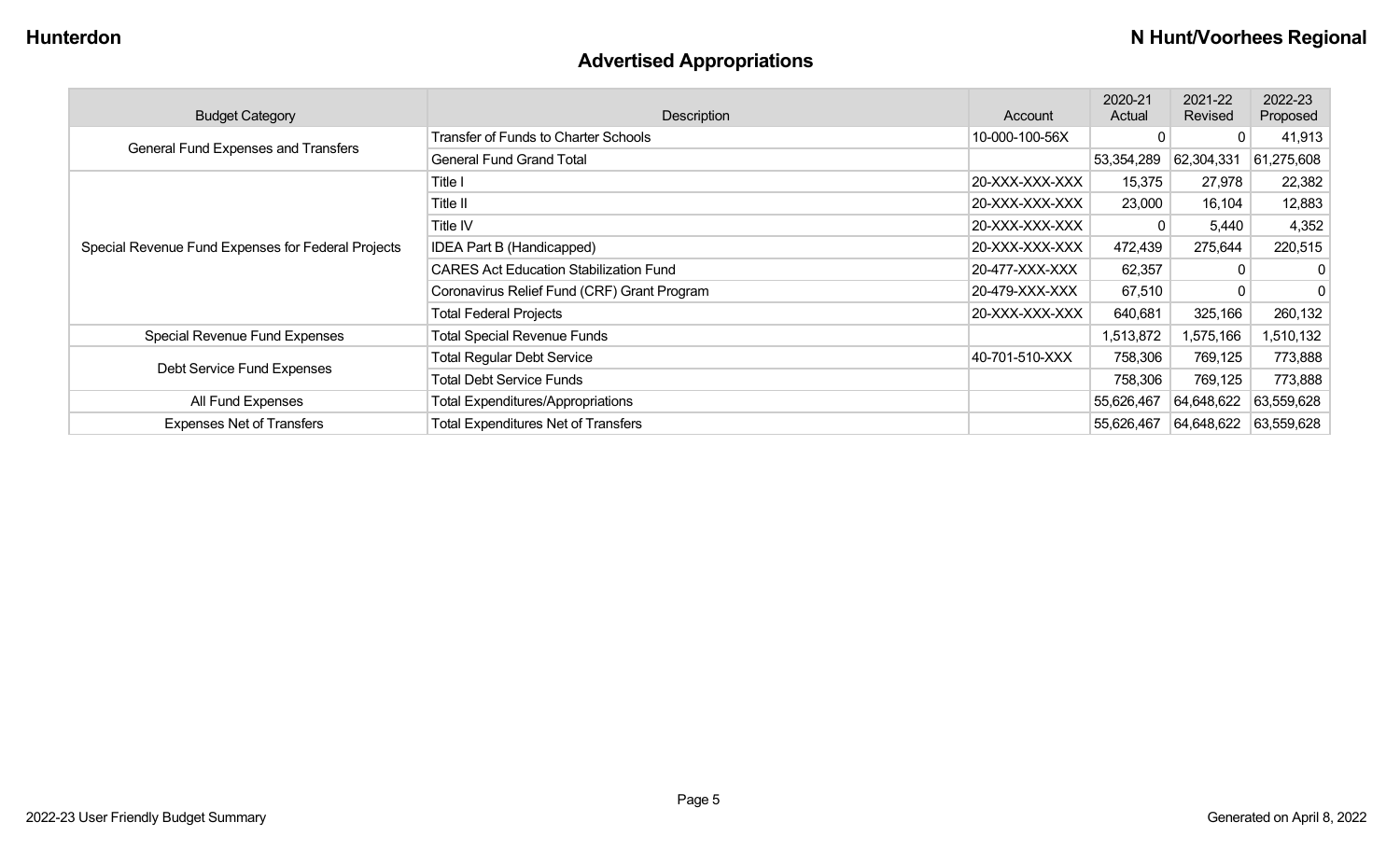# **Advertised Recapitulation of Balances**

| <b>Fund Balance Category</b>                   | <b>Budget Category</b>                                           | <b>Audited</b><br><b>Balance</b><br>06/30/2020 | Audited<br><b>Balance</b><br>06/30/2021 | Estimated<br><b>Balance</b><br>06/30/2022 | Estimated<br><b>Balance</b><br>06/30/2023 |
|------------------------------------------------|------------------------------------------------------------------|------------------------------------------------|-----------------------------------------|-------------------------------------------|-------------------------------------------|
| Unrestricted                                   | <b>General Operating Budget</b>                                  | 1,321,602                                      | 3,627,708                               | 2,414,194                                 | 2,414,194                                 |
|                                                | Repayment of Debt                                                | 0                                              | 575,231                                 | 0                                         |                                           |
|                                                | Capital Reserve                                                  | 5,967,335                                      | 7,966,992                               | 7,976,992                                 | 7,986,992                                 |
|                                                | <b>Adult Education Programs</b>                                  |                                                | 0                                       |                                           |                                           |
|                                                | Maintenance Reserve                                              | 1,687,742                                      | 1,690,996                               | 1,695,996                                 | 1,700,996                                 |
| <b>Restricted for General Operating Budget</b> | Legal Reserve                                                    | 10,010,916                                     | 9,546,135                               | 4,779,456                                 |                                           |
|                                                | Unemployment Fund                                                | 535,370                                        | 597,214                                 | 597,214                                   | 597,214                                   |
|                                                | Tuition Reserve                                                  | 0                                              | 0                                       | 0                                         |                                           |
|                                                | <b>Current Expense Emergency Reserve</b>                         | $\Omega$                                       | $\mathbf{0}$                            | 0                                         |                                           |
|                                                | Impact Aid Reserve for General Expenses (Sections 8002 and 8003) | 0                                              | 0                                       | $\Omega$                                  | 0                                         |
|                                                | Impact Aid Reserve for Capital Expenses (Sections 8007 and 8008) | 0                                              | 0                                       |                                           |                                           |
|                                                | <b>Student Activity Fund</b>                                     | 539,182                                        | 456,739                                 | 456,739                                   | 456,739                                   |
| Restricted for Special Revenue Fund            | Scholarship Fund                                                 | 21,883                                         | 21,047                                  | 21,047                                    | 21,047                                    |
| Restricted for Repayment of Debt               | Restricted for Repayment of Debt                                 | 0                                              | 0                                       |                                           | 0                                         |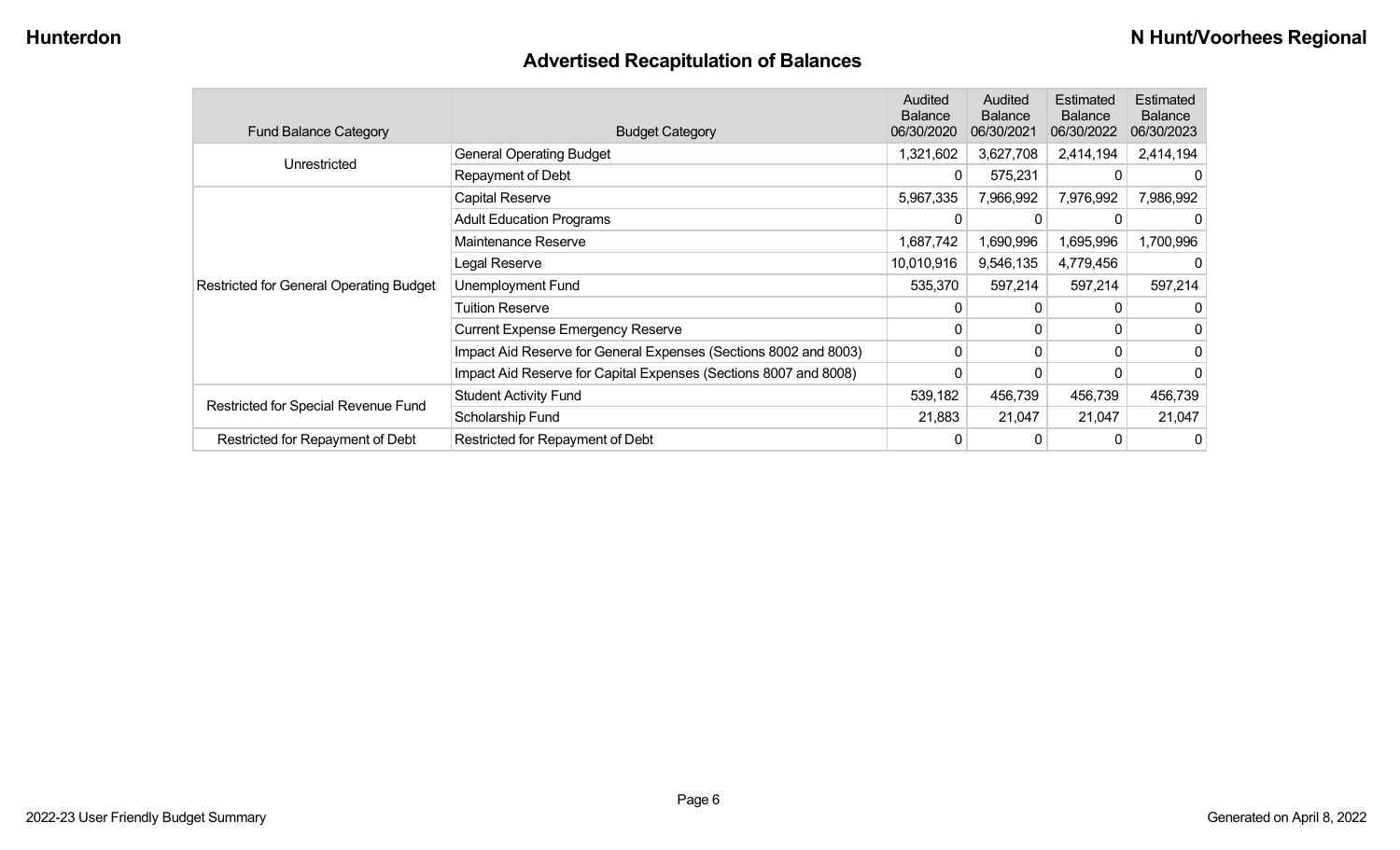#### **Advertised Per Pupil Cost Calculations**

| Per Pupil Cost Calculations                       | 2019-20<br><b>Actual Costs</b> | 2020-21<br><b>Actual Costs</b> | 2021-22<br><b>Original Budget</b> | 2021-22<br><b>Revised Budget</b> | 2022-23<br><b>Proposed Budget</b> |
|---------------------------------------------------|--------------------------------|--------------------------------|-----------------------------------|----------------------------------|-----------------------------------|
| <b>Total Budgetary Comparative Per Pupil Cost</b> | \$18,405                       | \$21,347                       | \$22,459                          | \$25,718                         | \$22,799                          |
| <b>Total Classroom Instruction</b>                | \$9,574                        | \$10,833                       | \$11,365                          | \$12,772                         | \$11,504                          |
| <b>Classroom-Salaries and Benefits</b>            | \$8,617                        | \$9,827                        | \$10,083                          | \$11,322                         | \$10,237                          |
| Classroom-General Supplies and Textbooks          | \$387                          | \$486                          | \$632                             | \$717                            | \$618                             |
| <b>Classroom-Purchased Services</b>               | \$570                          | \$520                          | \$651                             | \$733                            | \$650                             |
| <b>Total Support Services</b>                     | \$2,726                        | \$3,227                        | \$3,433                           | \$3,851                          | \$3,492                           |
| Support Services-Salaries and Benefits            | \$2,443                        | \$2,738                        | \$2,789                           | \$3,127                          | \$2,870                           |
| <b>Total Administrative Costs</b>                 | \$1,819                        | \$2,111                        | \$2,248                           | \$2,770                          | \$2,281                           |
| <b>Administration Salaries and Benefits</b>       | \$1,361                        | \$1,523                        | \$1,554                           | \$1,943                          | \$1,562                           |
| Total Operations and Maintenance of Plant         | \$2,873                        | \$3,598                        | \$3,748                           | \$4,430                          | \$3,820                           |
| Operations and Maintenance-Salaries and Benefits  | \$1,193                        | \$1,341                        | \$1,480                           | \$1,660                          | \$1,546                           |
| <b>Board Contribution to Food Services</b>        | \$0                            | \$0                            | \$0                               | \$0                              | \$0                               |
| <b>Total Extracurricular Costs</b>                | \$1,406                        | \$1,570                        | \$1,656                           | \$1,884                          | \$1,692                           |
| <b>Total Equipment Costs</b>                      | \$156                          | \$85                           | \$165                             | \$190                            | \$56                              |
| Legal Costs                                       | \$63                           | \$79                           | \$87                              | \$98                             | \$88                              |
| Employee Benefits as a percentage of salaries*    | 27.57%                         | 29.00%                         | 33.11%                            | 33.73%                           | 30.37%                            |

\*Does not include pension and social security paid by the State on-behalf of the district.

\*\*Federal and State funds in the blended resource school-based budgets.

The information presented in columns 1 through 3 as well as the related descriptions of the per pupil cost calculations are contained in the Taxpayers' Guide to Education Spending and can be found on the Department of Education's Internet website: http://www.state.nj.us/education/guide/. This publication is also available in the board office and public libraries. The same calculations were performed using the 2021-22 revised appropriations and the 2022-23 budgeted appropriations presented in this advertised budget. Total Budgetary Comparative Per Pupil Cost is defined as current expense exclusive of tuition expenditures, transportation, residential costs, and judgments against the school district. For all years it also includes the restricted entitlement aids. With the exception of Total Equipment Cost, each of the other per pupil cost calculations presented is a component of the total comparative per pupil cost, although all components are not shown.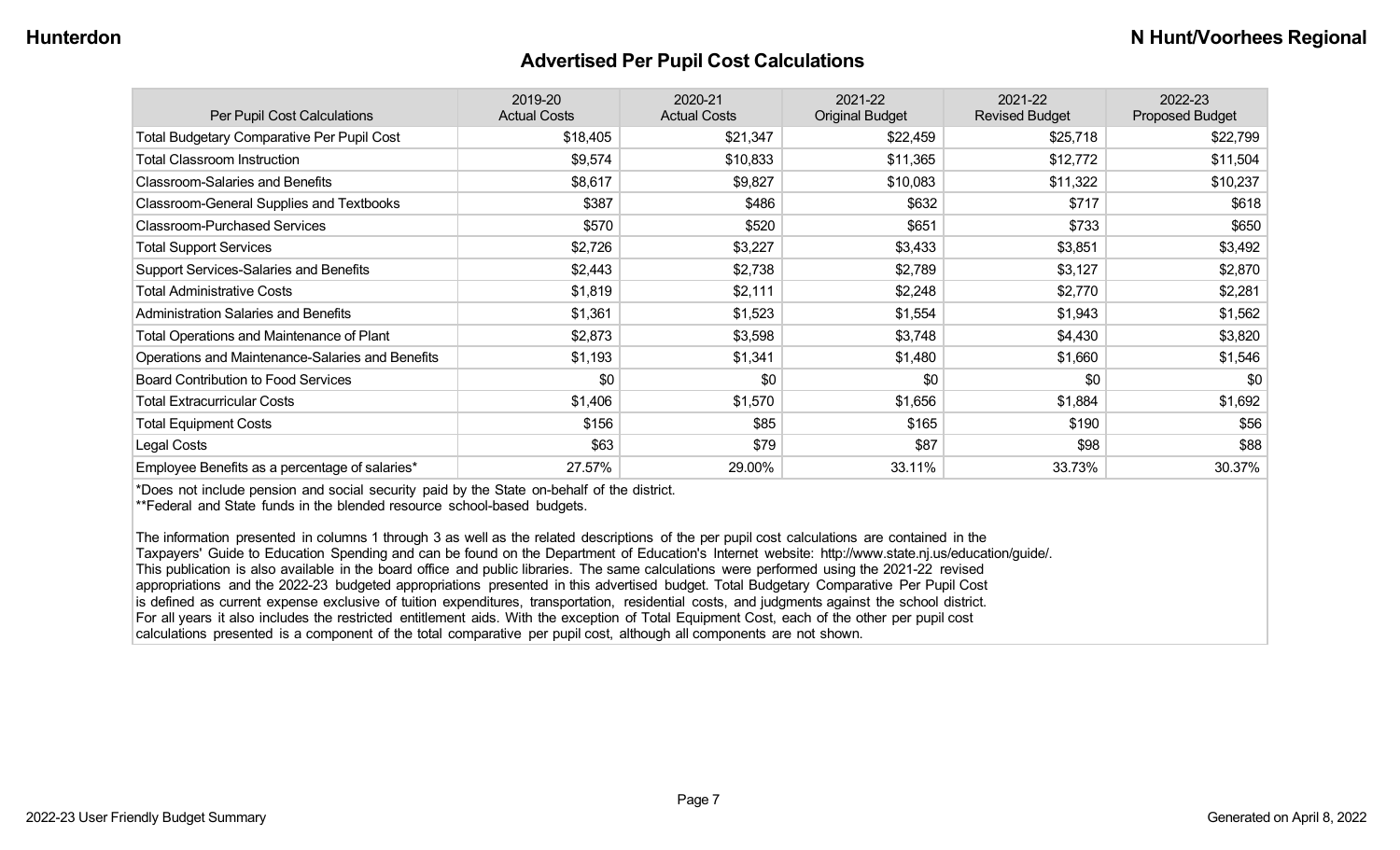| <b>Shared Service</b><br><b>Category Type</b> | <b>Shared Service Category Description</b>                                                                                                                                                                                                                                                                                                                                                                                                                                                                                                              | Amount<br>Saved<br>(Optional) |
|-----------------------------------------------|---------------------------------------------------------------------------------------------------------------------------------------------------------------------------------------------------------------------------------------------------------------------------------------------------------------------------------------------------------------------------------------------------------------------------------------------------------------------------------------------------------------------------------------------------------|-------------------------------|
| Custodial and                                 | NH-V custodial and maintenance teams provide setup, cleaning and breakdown of furniture and equipment for many non-profit organizations that utilize our facilities during and after<br>the school day, throughout the year. Some examples are: municipal meetings, elementary school graduations, Relay for Life, Hunterdon County Special Olympics program, blood<br>drives, sports feeder programs, Centenary college classes and Scout meetings. North Hunterdon High School serves as a polling place for Clinton Twp residents for all elections. | 0                             |
| Maintenance<br>Services                       | NH-V prepares its athleitc fields when needed for elementary school schools, or as a neutral site for playoffs. In exchange for the use of these fields by the athletic program, NH-V<br>performs field maintenance for Memorial Park in Lebanon Township, Voorhees State Park and the Athletic complex known as Stadium 31. NH-V also maintains the paths off of<br>Regional Road and Route 31.                                                                                                                                                        |                               |
| Insurance<br>Coverages and<br>Benefits        | We are a member of ERIC WEST (Educational Risk & Insurance Consortium) and the SHIF (Schools Health Insurance Fund)                                                                                                                                                                                                                                                                                                                                                                                                                                     |                               |
| Purchasing                                    | We are members of HCESC and ESCNJ and other cooperative bidding.                                                                                                                                                                                                                                                                                                                                                                                                                                                                                        | 0                             |
|                                               | We participate in ACES.                                                                                                                                                                                                                                                                                                                                                                                                                                                                                                                                 |                               |
| Transportation<br>Services, including<br>Fuel | Joint bidding of bus routes with neighboring Districts.                                                                                                                                                                                                                                                                                                                                                                                                                                                                                                 | 0                             |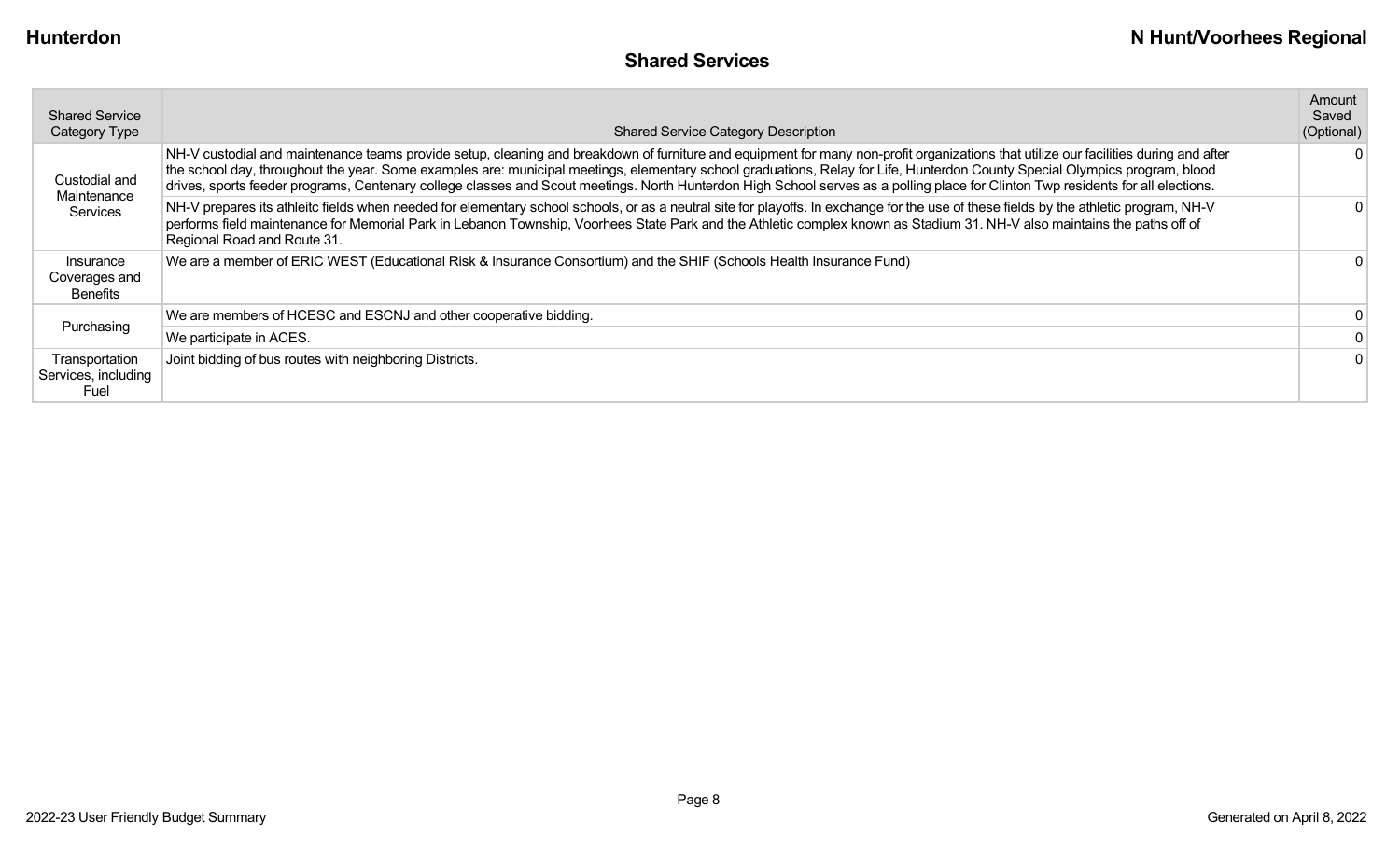| Municipality                                                                                             | Category                                                                                                                                                                                                                        |               |
|----------------------------------------------------------------------------------------------------------|---------------------------------------------------------------------------------------------------------------------------------------------------------------------------------------------------------------------------------|---------------|
|                                                                                                          | (A) General Fund School Levy                                                                                                                                                                                                    | 3,601,158     |
|                                                                                                          | (D) Total School Levy                                                                                                                                                                                                           | 3,601,158     |
|                                                                                                          | (B) Estimated Net Taxable Valuation (as of 10/01/21)                                                                                                                                                                            |               |
| <b>Bethlehem Twp</b>                                                                                     | (H) Estimated Equalized Valuation (as of 10/01/21)                                                                                                                                                                              | 612,125,078   |
|                                                                                                          | (C) Estimated 2022-23 General Fund School Tax Rate, Without Repayment of Debt or Adjustments=100x(A)/(B)                                                                                                                        | 0.6834        |
|                                                                                                          | (F) Estimated 2022-23 Total School Tax Rate, With Repayment of Debt and Adjustments=100x(D)/(B)                                                                                                                                 | 0.6834        |
|                                                                                                          | (I) Estimated 2022-23 Equalized General Fund School Tax Rate, Without Repayment of Debt or Adjustments=100x(A)/(H)                                                                                                              | 0.5883        |
|                                                                                                          | (L) Estimated 2022-23 Equalized Total School Tax Rate, With Repayment of Debt and Adjustments=100x(D)/(H)                                                                                                                       | 0.5883        |
|                                                                                                          | (A) General Fund School Levy                                                                                                                                                                                                    | 1,224,960     |
|                                                                                                          | (D) Total School Levy                                                                                                                                                                                                           | 1,224,960     |
|                                                                                                          | (B) Estimated Net Taxable Valuation (as of 10/01/21)                                                                                                                                                                            | 146,176,308   |
| Califon                                                                                                  | (H) Estimated Equalized Valuation (as of 10/01/21)                                                                                                                                                                              | 155,077,872   |
|                                                                                                          | (C) Estimated 2022-23 General Fund School Tax Rate, Without Repayment of Debt or Adjustments=100x(A)/(B)                                                                                                                        |               |
|                                                                                                          | (F) Estimated 2022-23 Total School Tax Rate, With Repayment of Debt and Adjustments=100x(D)/(B)                                                                                                                                 | 0.8380        |
|                                                                                                          | (I) Estimated 2022-23 Equalized General Fund School Tax Rate, Without Repayment of Debt or Adjustments=100x(A)/(H)<br>(L) Estimated 2022-23 Equalized Total School Tax Rate, With Repayment of Debt and Adjustments=100x(D)/(H) |               |
|                                                                                                          |                                                                                                                                                                                                                                 |               |
|                                                                                                          | (A) General Fund School Levy                                                                                                                                                                                                    | 2,713,521     |
|                                                                                                          | (D) Total School Levy                                                                                                                                                                                                           | 2,713,521     |
|                                                                                                          | (B) Estimated Net Taxable Valuation (as of 10/01/21)                                                                                                                                                                            | 396,809,150   |
| <b>Clinton Town</b>                                                                                      | (H) Estimated Equalized Valuation (as of 10/01/21)                                                                                                                                                                              | 429,540,106   |
|                                                                                                          | (C) Estimated 2022-23 General Fund School Tax Rate, Without Repayment of Debt or Adjustments=100x(A)/(B)                                                                                                                        | 0.6838        |
|                                                                                                          | (F) Estimated 2022-23 Total School Tax Rate, With Repayment of Debt and Adjustments=100x(D)/(B)                                                                                                                                 | 0.6838        |
|                                                                                                          | (I) Estimated 2022-23 Equalized General Fund School Tax Rate, Without Repayment of Debt or Adjustments=100x(A)/(H)                                                                                                              | 0.6317        |
|                                                                                                          | (L) Estimated 2022-23 Equalized Total School Tax Rate, With Repayment of Debt and Adjustments=100x(D)/(H)                                                                                                                       | 0.6317        |
|                                                                                                          | (A) General Fund School Levy                                                                                                                                                                                                    | 13,808,261    |
|                                                                                                          | (D) Total School Levy                                                                                                                                                                                                           | 13,808,261    |
| <b>Clinton Twp</b>                                                                                       | (B) Estimated Net Taxable Valuation (as of 10/01/21)                                                                                                                                                                            | 2,153,689,900 |
|                                                                                                          | (H) Estimated Equalized Valuation (as of 10/01/21)                                                                                                                                                                              | 2,331,337,844 |
| (C) Estimated 2022-23 General Fund School Tax Rate, Without Repayment of Debt or Adjustments=100x(A)/(B) |                                                                                                                                                                                                                                 | 0.6411        |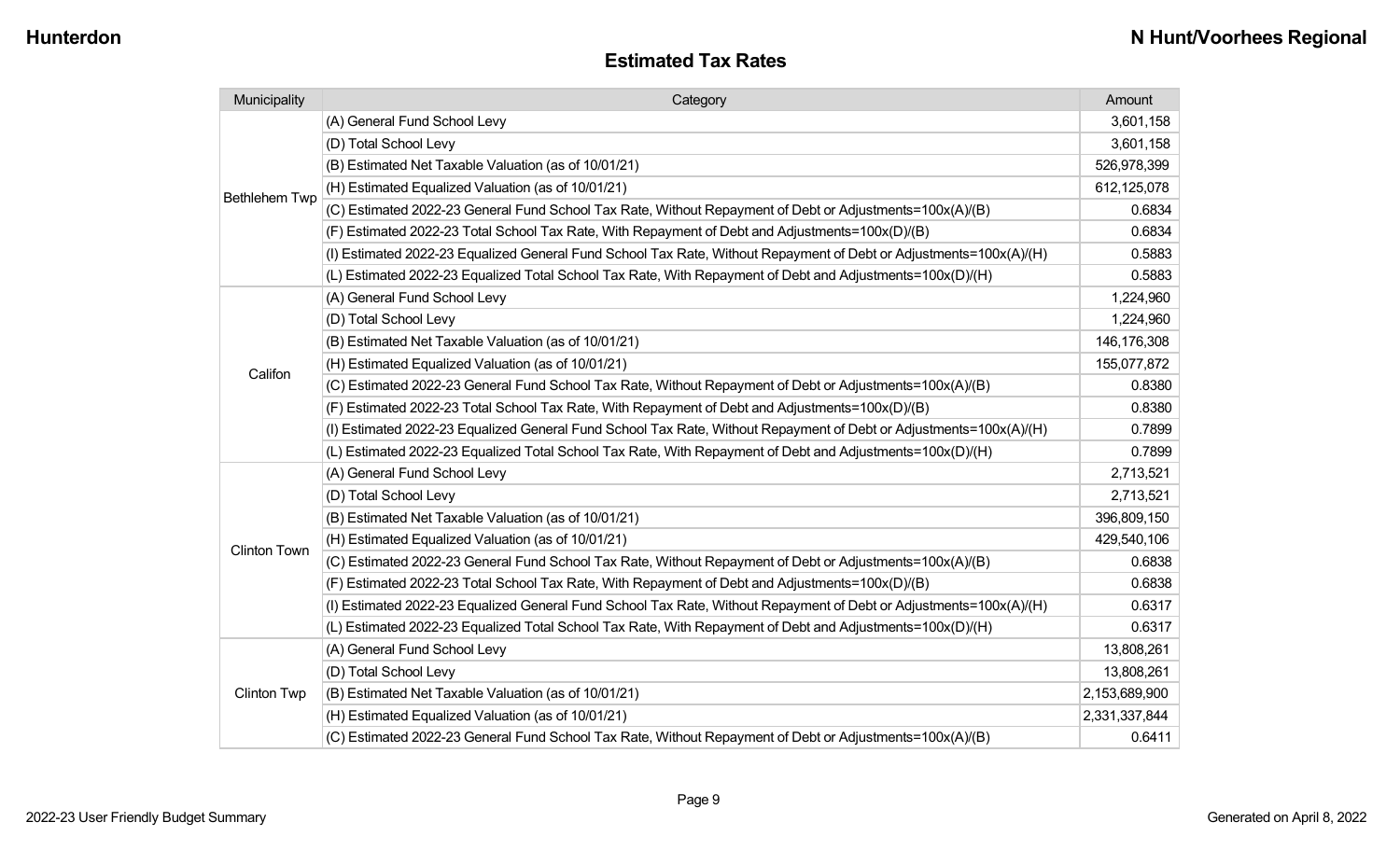#### **Estimated Tax Rates**

| Municipality        | Category                                                                                                           |             |
|---------------------|--------------------------------------------------------------------------------------------------------------------|-------------|
|                     | (F) Estimated 2022-23 Total School Tax Rate, With Repayment of Debt and Adjustments=100x(D)/(B)                    | 0.6411      |
| <b>Clinton Twp</b>  | (I) Estimated 2022-23 Equalized General Fund School Tax Rate, Without Repayment of Debt or Adjustments=100x(A)/(H) | 0.5923      |
|                     | (L) Estimated 2022-23 Equalized Total School Tax Rate, With Repayment of Debt and Adjustments=100x(D)/(H)          | 0.5923      |
|                     | (A) General Fund School Levy                                                                                       | 3,752,775   |
|                     | (D) Total School Levy                                                                                              | 3,752,775   |
|                     | (B) Estimated Net Taxable Valuation (as of 10/01/21)                                                               | 542,660,300 |
| Franklin Twp        | (H) Estimated Equalized Valuation (as of 10/01/21)                                                                 | 554,574,140 |
|                     | (C) Estimated 2022-23 General Fund School Tax Rate, Without Repayment of Debt or Adjustments=100x(A)/(B)           | 0.6916      |
|                     | (F) Estimated 2022-23 Total School Tax Rate, With Repayment of Debt and Adjustments=100x(D)/(B)                    | 0.6916      |
|                     | (I) Estimated 2022-23 Equalized General Fund School Tax Rate, Without Repayment of Debt or Adjustments=100x(A)/(H) | 0.6767      |
|                     | (L) Estimated 2022-23 Equalized Total School Tax Rate, With Repayment of Debt and Adjustments=100x(D)/(H)          | 0.6767      |
|                     | (A) General Fund School Levy                                                                                       | 1,069,385   |
|                     | (D) Total School Levy                                                                                              | 1,069,385   |
|                     | (B) Estimated Net Taxable Valuation (as of 10/01/21)                                                               | 140,063,863 |
| <b>Glen Gardner</b> | (H) Estimated Equalized Valuation (as of 10/01/21)                                                                 | 179,018,230 |
|                     | (C) Estimated 2022-23 General Fund School Tax Rate, Without Repayment of Debt or Adjustments=100x(A)/(B)           | 0.7635      |
|                     | (F) Estimated 2022-23 Total School Tax Rate, With Repayment of Debt and Adjustments=100x(D)/(B)                    | 0.7635      |
|                     | (I) Estimated 2022-23 Equalized General Fund School Tax Rate, Without Repayment of Debt or Adjustments=100x(A)/(H) | 0.5974      |
|                     | (L) Estimated 2022-23 Equalized Total School Tax Rate, With Repayment of Debt and Adjustments=100x(D)/(H)          | 0.5974      |
|                     | (A) General Fund School Levy                                                                                       | 781,090     |
|                     | (D) Total School Levy                                                                                              | 781,090     |
|                     | (B) Estimated Net Taxable Valuation (as of 10/01/21)                                                               | 121,277,767 |
|                     | (H) Estimated Equalized Valuation (as of 10/01/21)                                                                 | 130,955,369 |
| Hampton             | (C) Estimated 2022-23 General Fund School Tax Rate, Without Repayment of Debt or Adjustments=100x(A)/(B)           | 0.6441      |
|                     | (F) Estimated 2022-23 Total School Tax Rate, With Repayment of Debt and Adjustments=100x(D)/(B)                    | 0.6441      |
|                     | (I) Estimated 2022-23 Equalized General Fund School Tax Rate, Without Repayment of Debt or Adjustments=100x(A)/(H) | 0.5965      |
|                     | (L) Estimated 2022-23 Equalized Total School Tax Rate, With Repayment of Debt and Adjustments=100x(D)/(H)          | 0.5965      |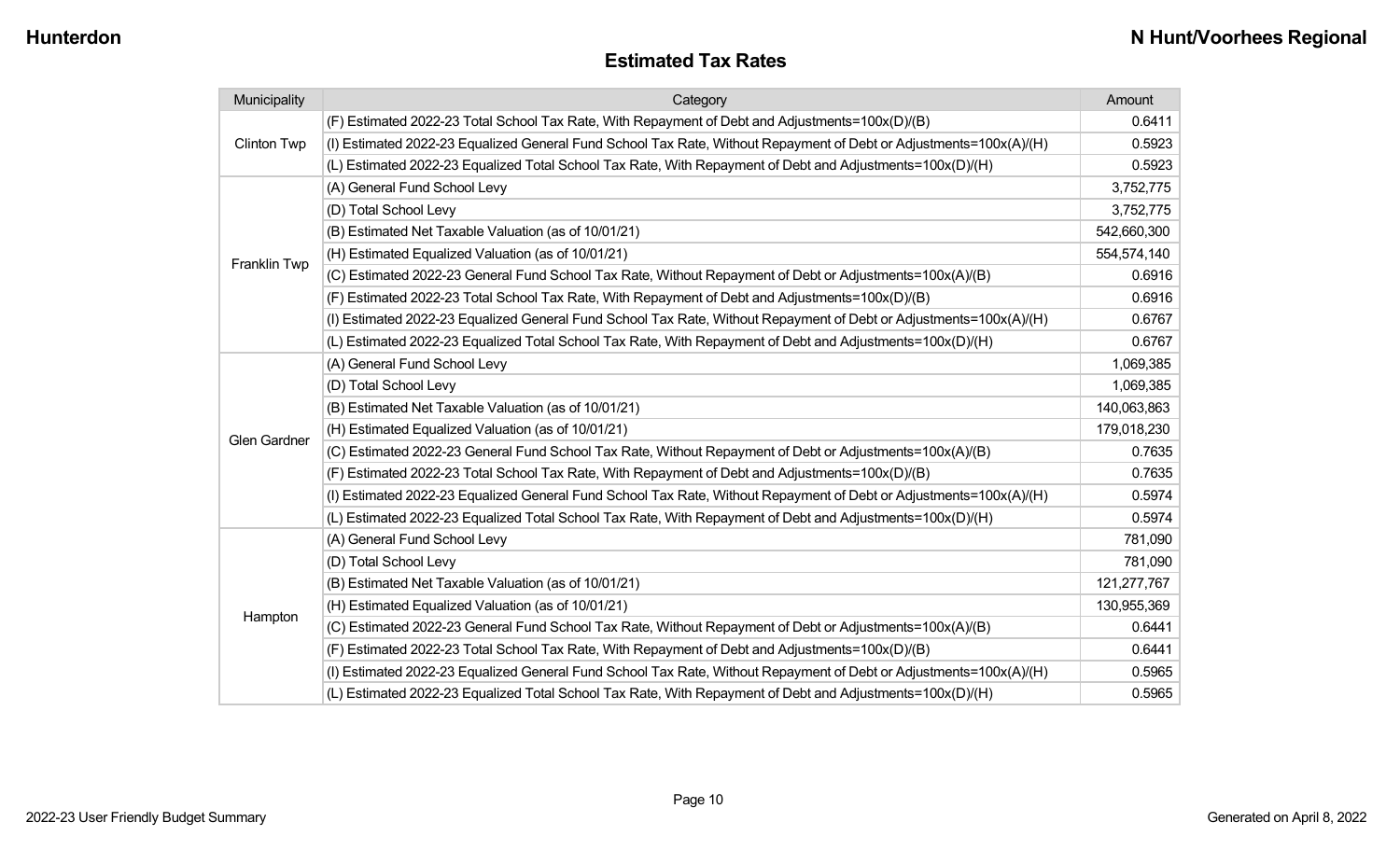| <b>Estimated Tax Rates</b> |
|----------------------------|
|----------------------------|

| Municipality       | Category                                                                                                           | Amount        |
|--------------------|--------------------------------------------------------------------------------------------------------------------|---------------|
|                    | (A) General Fund School Levy                                                                                       | 2,308,005     |
|                    | (D) Total School Levy                                                                                              | 2,308,005     |
|                    | (B) Estimated Net Taxable Valuation (as of 10/01/21)                                                               | 335,966,100   |
|                    | (H) Estimated Equalized Valuation (as of 10/01/21)                                                                 | 373,129,831   |
| <b>High Bridge</b> | (C) Estimated 2022-23 General Fund School Tax Rate, Without Repayment of Debt or Adjustments=100x(A)/(B)           | 0.6870        |
|                    | (F) Estimated 2022-23 Total School Tax Rate, With Repayment of Debt and Adjustments=100x(D)/(B)                    | 0.6870        |
|                    | (I) Estimated 2022-23 Equalized General Fund School Tax Rate, Without Repayment of Debt or Adjustments=100x(A)/(H) | 0.6186        |
|                    | (L) Estimated 2022-23 Equalized Total School Tax Rate, With Repayment of Debt and Adjustments=100x(D)/(H)          | 0.6186        |
|                    | (A) General Fund School Levy                                                                                       | 1,718,651     |
|                    | (D) Total School Levy                                                                                              | 1,718,651     |
|                    | (B) Estimated Net Taxable Valuation (as of 10/01/21)                                                               | 280,212,803   |
| Lebanon Boro       | (H) Estimated Equalized Valuation (as of 10/01/21)                                                                 | 287,604,232   |
|                    | (C) Estimated 2022-23 General Fund School Tax Rate, Without Repayment of Debt or Adjustments=100x(A)/(B)           | 0.6133        |
|                    | (F) Estimated 2022-23 Total School Tax Rate, With Repayment of Debt and Adjustments=100x(D)/(B)                    | 0.6133        |
|                    | (I) Estimated 2022-23 Equalized General Fund School Tax Rate, Without Repayment of Debt or Adjustments=100x(A)/(H) | 0.5976        |
|                    | (L) Estimated 2022-23 Equalized Total School Tax Rate, With Repayment of Debt and Adjustments=100x(D)/(H)          | 0.5976        |
|                    | (A) General Fund School Levy                                                                                       | 6,083,406     |
|                    | (D) Total School Levy                                                                                              | 6,083,406     |
|                    | (B) Estimated Net Taxable Valuation (as of 10/01/21)                                                               | 932,003,960   |
| Lebanon Twp        | (H) Estimated Equalized Valuation (as of 10/01/21)                                                                 | 988,119,858   |
|                    | (C) Estimated 2022-23 General Fund School Tax Rate, Without Repayment of Debt or Adjustments=100x(A)/(B)           | 0.6527        |
|                    | (F) Estimated 2022-23 Total School Tax Rate, With Repayment of Debt and Adjustments=100x(D)/(B)                    | 0.6527        |
|                    | (I) Estimated 2022-23 Equalized General Fund School Tax Rate, Without Repayment of Debt or Adjustments=100x(A)/(H) | 0.6157        |
|                    | (L) Estimated 2022-23 Equalized Total School Tax Rate, With Repayment of Debt and Adjustments=100x(D)/(H)          | 0.6157        |
|                    | (A) General Fund School Levy                                                                                       | 8,783,409     |
|                    | (D) Total School Levy                                                                                              | 8,783,409     |
| Tewksbury Twp      | (B) Estimated Net Taxable Valuation (as of 10/01/21)                                                               | 1,572,565,600 |
|                    | (H) Estimated Equalized Valuation (as of 10/01/21)                                                                 | 1,642,709,287 |
|                    | (C) Estimated 2022-23 General Fund School Tax Rate, Without Repayment of Debt or Adjustments=100x(A)/(B)           | 0.5585        |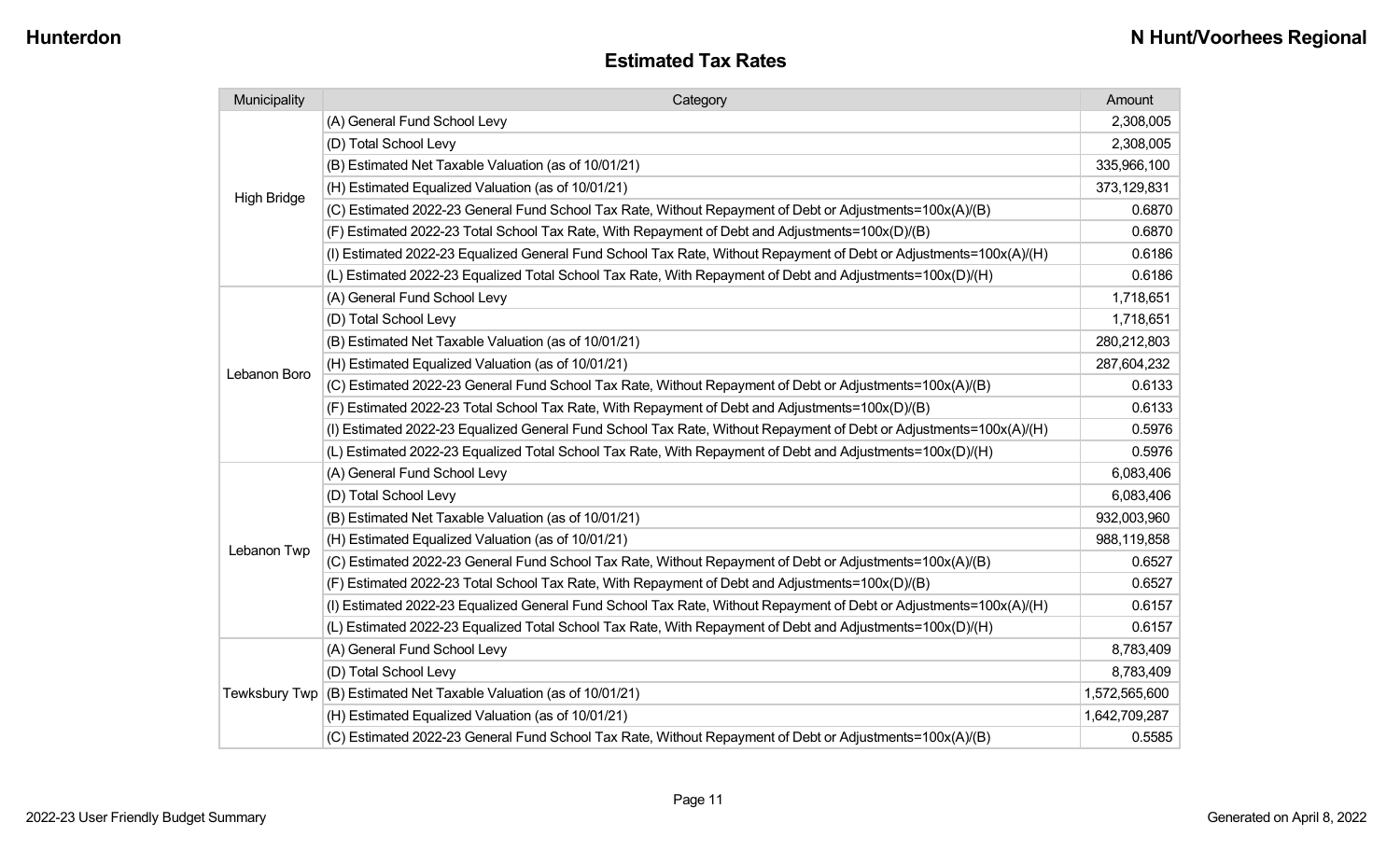#### **Estimated Tax Rates**

| Municipality | Category                                                                                                                         | Amount      |
|--------------|----------------------------------------------------------------------------------------------------------------------------------|-------------|
|              | (F) Estimated 2022-23 Total School Tax Rate, With Repayment of Debt and Adjustments=100x(D)/(B)                                  | 0.5585      |
|              | Tewksbury Twp (I) Estimated 2022-23 Equalized General Fund School Tax Rate, Without Repayment of Debt or Adjustments=100x(A)/(H) | 0.5347      |
|              | (L) Estimated 2022-23 Equalized Total School Tax Rate, With Repayment of Debt and Adjustments=100x(D)/(H)                        | 0.5347      |
|              | (A) General Fund School Levy                                                                                                     | 5,735,946   |
|              | (D) Total School Levy                                                                                                            | 5,735,946   |
|              | (B) Estimated Net Taxable Valuation (as of 10/01/21)                                                                             | 700,054,632 |
|              | (H) Estimated Equalized Valuation (as of 10/01/21)                                                                               | 879,907,783 |
| Union Twp    | (C) Estimated 2022-23 General Fund School Tax Rate, Without Repayment of Debt or Adjustments=100x(A)/(B)                         | 0.8194      |
|              | (F) Estimated 2022-23 Total School Tax Rate, With Repayment of Debt and Adjustments=100x(D)/(B)                                  | 0.8194      |
|              | (I) Estimated 2022-23 Equalized General Fund School Tax Rate, Without Repayment of Debt or Adjustments=100x(A)/(H)               | 0.6519      |
|              | (L) Estimated 2022-23 Equalized Total School Tax Rate, With Repayment of Debt and Adjustments=100x(D)/(H)                        | 0.6519      |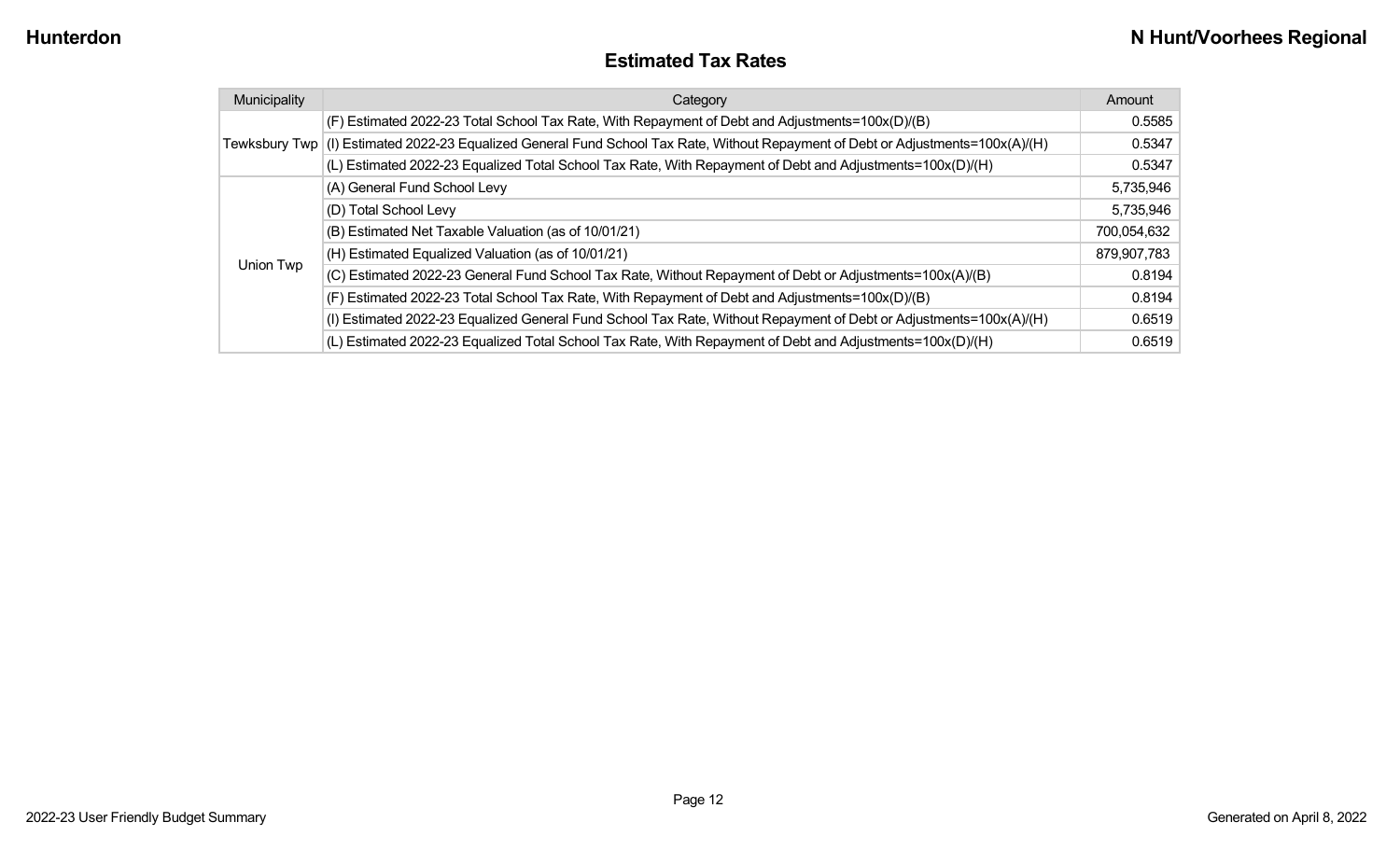| Name             | Category                                                                                  | Measure                                 |
|------------------|-------------------------------------------------------------------------------------------|-----------------------------------------|
|                  | <b>Job Title</b>                                                                          | Coordinator/Director/Manager/Supervisor |
|                  | Job Title II                                                                              | <b>Curriculum Articulation</b>          |
|                  | <b>Base Annual Salary Amount</b>                                                          | \$145,104                               |
|                  | Full-Time Equivalent (FTE)                                                                | 1.0                                     |
|                  | Shared with Another District?                                                             | N                                       |
|                  | <b>Shared County</b>                                                                      | None Reported                           |
|                  | <b>Shared District</b>                                                                    | None Reported                           |
|                  | <b>Job Title Other District</b>                                                           | None Reported                           |
|                  | Member of Collective Bargaining Unit (CBU)?                                               | N                                       |
|                  | <b>Beginning Date of Contract</b>                                                         | 07/01/21                                |
|                  | <b>End Date of Contract</b>                                                               | 06/30/22                                |
|                  | <b>Contracted Number of Annual Work Days</b>                                              | 240                                     |
|                  | <b>Contracted Number of Annual Vacation Days</b>                                          | 23                                      |
|                  | <b>Contracted Number of Annual Sick Days</b>                                              | 12                                      |
| A. Richard Broan | <b>Contracted Number of Annual Personal Days</b>                                          | 3                                       |
|                  | <b>Contracted Number of Annual Consulting Days</b>                                        | 0                                       |
|                  | Number of Other Contracted Non-Working Days                                               | $\Omega$                                |
|                  | Description of Other Contracted Non-Working Days                                          | None Reported                           |
|                  | <b>Total Allowances Amount</b>                                                            | \$1,960                                 |
|                  | <b>Total Bonuses Amount</b>                                                               | \$0                                     |
|                  | <b>Total Stipends Amount</b>                                                              | \$0                                     |
|                  | District Contributions Above Teacher Contract for Insurance (Health, Dental, Life, Other) | \$0                                     |
|                  | District Contributions Above Teacher Contract for Retirement Plans                        | \$0                                     |
|                  | <b>Total Contractual Post-Employment Benefit Amount</b>                                   | \$28,389                                |
|                  | Contractual Post-Employment Benefit Description of Payout of Sick days                    | 50% of unused up to \$15,000            |
|                  | Contractual Post-Employment Benefit Description of Payout of Vacation days                | Maximum 38 days                         |
|                  | Contractual Post-Employment Benefit Description of Payout of Personal days                | n/a                                     |
|                  | Contractual Post-Employment Benefit Description of Other Benefits 1                       | None Reported                           |
|                  | Contractual Post-Employment Benefit Description of Other Benefits 2                       | None Reported                           |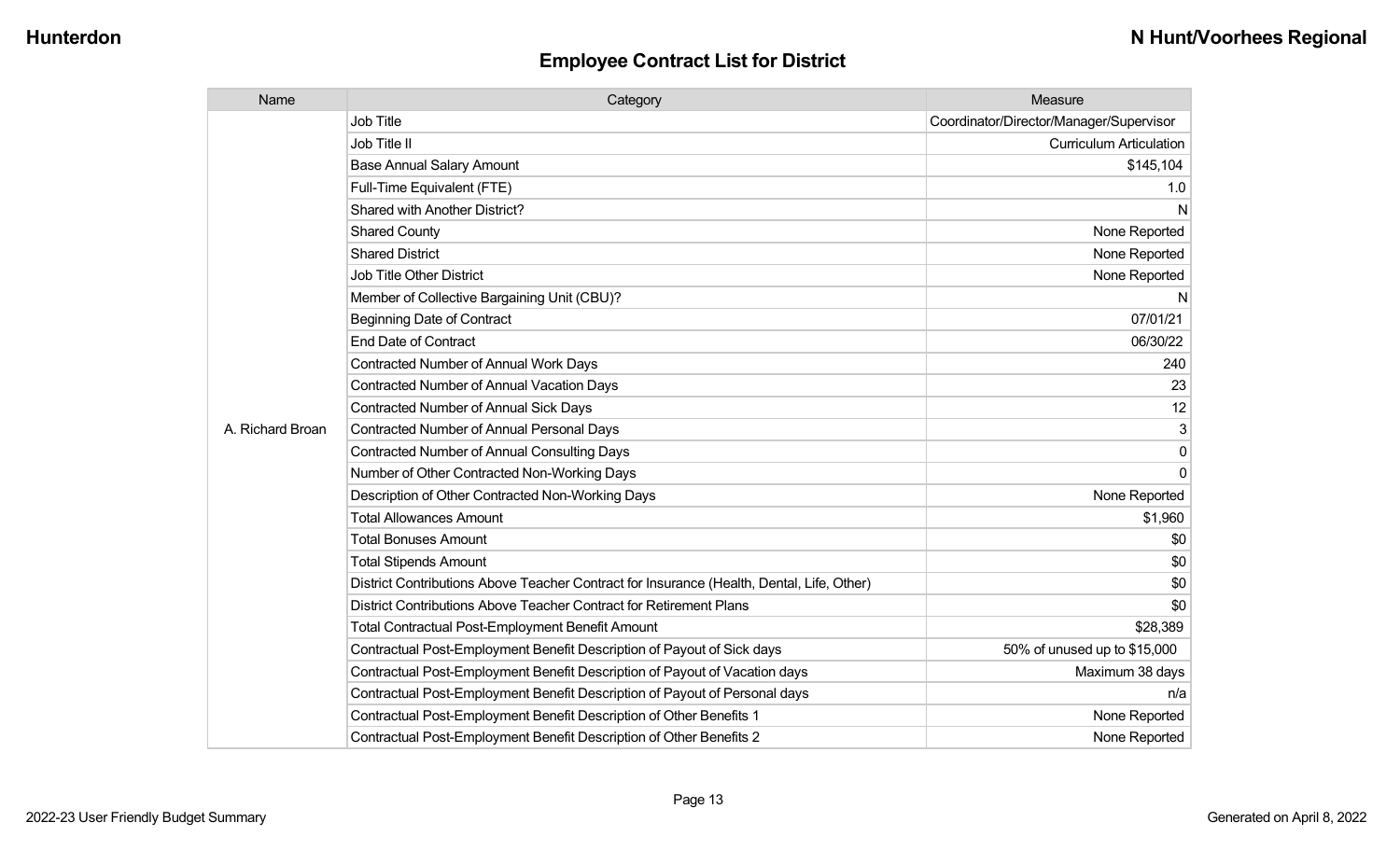| Name                  | Category                                                                                 | Measure                                 |
|-----------------------|------------------------------------------------------------------------------------------|-----------------------------------------|
|                       | Contractual Post-Employment Benefit Description of Other Benefits 3                      | None Reported                           |
|                       | Total Other/In-Kind Remuneration Amount                                                  | \$0                                     |
|                       | Description of Other/In-Kind Remuneration Annual Option to Buyback Sick Time in Cash     | None Reported                           |
|                       | Description of Other/In-Kind Remuneration Annual Option to Buyback Vacation Time in Cash | None Reported                           |
|                       | Description of Other/In-Kind Remuneration Annual Option to Buyback Personal Time in Cash | None Reported                           |
| A. Richard Broan      | Description of Other/In-Kind Remuneration Annual Option to Other Remuneration 1          | None Reported                           |
|                       | Description of Other/In-Kind Remuneration Annual Option to Other Remuneration 2          | None Reported                           |
|                       | Description of Other/In-Kind Remuneration Annual Option to Other Remuneration 3          | None Reported                           |
|                       | <b>Additional Comment 1</b>                                                              | None Reported                           |
|                       | <b>Additional Comment 2</b>                                                              | None Reported                           |
|                       | <b>Additional Comment 3</b>                                                              | None Reported                           |
|                       | <b>Job Title</b>                                                                         | Coordinator/Director/Manager/Supervisor |
|                       | Job Title II                                                                             | Network Administrator                   |
|                       | <b>Base Annual Salary Amount</b>                                                         | \$85,868                                |
|                       | Full-Time Equivalent (FTE)                                                               | 1.0                                     |
|                       | Shared with Another District?                                                            |                                         |
|                       | <b>Shared County</b>                                                                     | None Reported                           |
|                       | <b>Shared District</b>                                                                   | None Reported                           |
|                       | <b>Job Title Other District</b>                                                          | None Reported                           |
|                       | Member of Collective Bargaining Unit (CBU)?                                              | N                                       |
| Christopher Klosinski | <b>Beginning Date of Contract</b>                                                        | 07/01/21                                |
|                       | <b>End Date of Contract</b>                                                              | 06/30/22                                |
|                       | Contracted Number of Annual Work Days                                                    | 240                                     |
|                       | <b>Contracted Number of Annual Vacation Days</b>                                         | 22                                      |
|                       | Contracted Number of Annual Sick Days                                                    | 12                                      |
|                       | Contracted Number of Annual Personal Days                                                | $\mathbf{3}$                            |
|                       | <b>Contracted Number of Annual Consulting Days</b>                                       | $\mathbf 0$                             |
|                       | Number of Other Contracted Non-Working Days                                              | $\Omega$                                |
|                       | Description of Other Contracted Non-Working Days                                         | None Reported                           |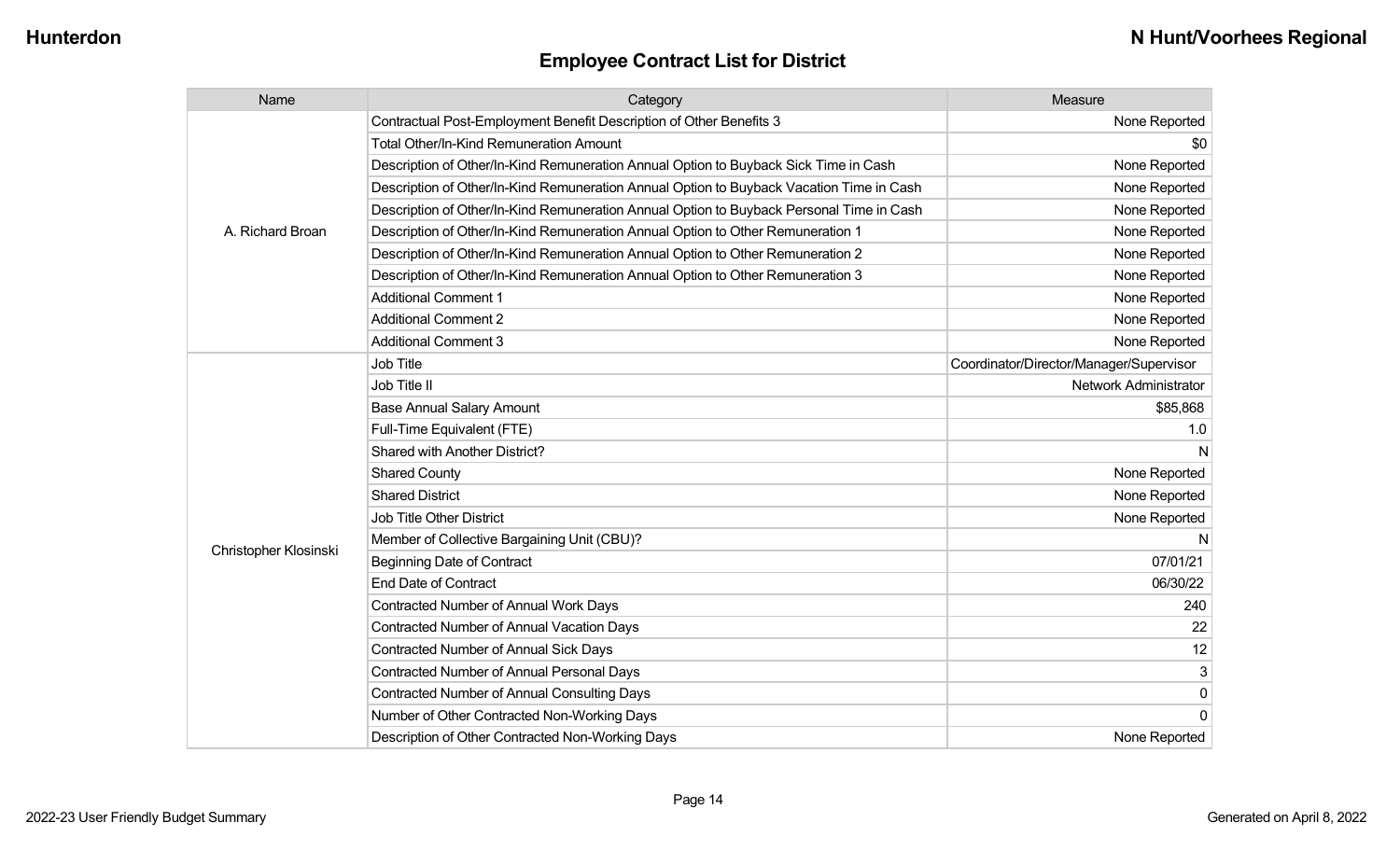| Name                       | Category                                                                                  | Measure                                 |
|----------------------------|-------------------------------------------------------------------------------------------|-----------------------------------------|
|                            | <b>Total Allowances Amount</b>                                                            | \$100                                   |
|                            | <b>Total Bonuses Amount</b>                                                               | \$0                                     |
|                            | <b>Total Stipends Amount</b>                                                              | \$0                                     |
|                            | District Contributions Above Teacher Contract for Insurance (Health, Dental, Life, Other) | \$0                                     |
|                            | District Contributions Above Teacher Contract for Retirement Plans                        | \$0                                     |
|                            | <b>Total Contractual Post-Employment Benefit Amount</b>                                   | \$25,318                                |
|                            | Contractual Post-Employment Benefit Description of Payout of Sick days                    | 50% of unused up to \$15,000            |
|                            | Contractual Post-Employment Benefit Description of Payout of Vacation days                | Maximum 37 days                         |
|                            | Contractual Post-Employment Benefit Description of Payout of Personal days                | n/a                                     |
|                            | Contractual Post-Employment Benefit Description of Other Benefits 1                       | None Reported                           |
| Christopher Klosinski      | Contractual Post-Employment Benefit Description of Other Benefits 2                       | None Reported                           |
|                            | Contractual Post-Employment Benefit Description of Other Benefits 3                       | None Reported                           |
|                            | <b>Total Other/In-Kind Remuneration Amount</b>                                            | \$0                                     |
|                            | Description of Other/In-Kind Remuneration Annual Option to Buyback Sick Time in Cash      | None Reported                           |
|                            | Description of Other/In-Kind Remuneration Annual Option to Buyback Vacation Time in Cash  | None Reported                           |
|                            | Description of Other/In-Kind Remuneration Annual Option to Buyback Personal Time in Cash  | None Reported                           |
|                            | Description of Other/In-Kind Remuneration Annual Option to Other Remuneration 1           | None Reported                           |
|                            | Description of Other/In-Kind Remuneration Annual Option to Other Remuneration 2           | None Reported                           |
|                            | Description of Other/In-Kind Remuneration Annual Option to Other Remuneration 3           | None Reported                           |
|                            | <b>Additional Comment 1</b>                                                               | None Reported                           |
|                            | <b>Additional Comment 2</b>                                                               | None Reported                           |
|                            | <b>Additional Comment 3</b>                                                               | None Reported                           |
|                            | Job Title                                                                                 | Coordinator/Director/Manager/Supervisor |
|                            | Job Title II                                                                              | <b>Technology Coordinator</b>           |
|                            | <b>Base Annual Salary Amount</b>                                                          | \$119,867                               |
| Guillermo Vargas-Dellacasa | Full-Time Equivalent (FTE)                                                                | 1.0                                     |
|                            | Shared with Another District?                                                             | N                                       |
|                            | <b>Shared County</b>                                                                      | None Reported                           |
|                            | <b>Shared District</b>                                                                    | None Reported                           |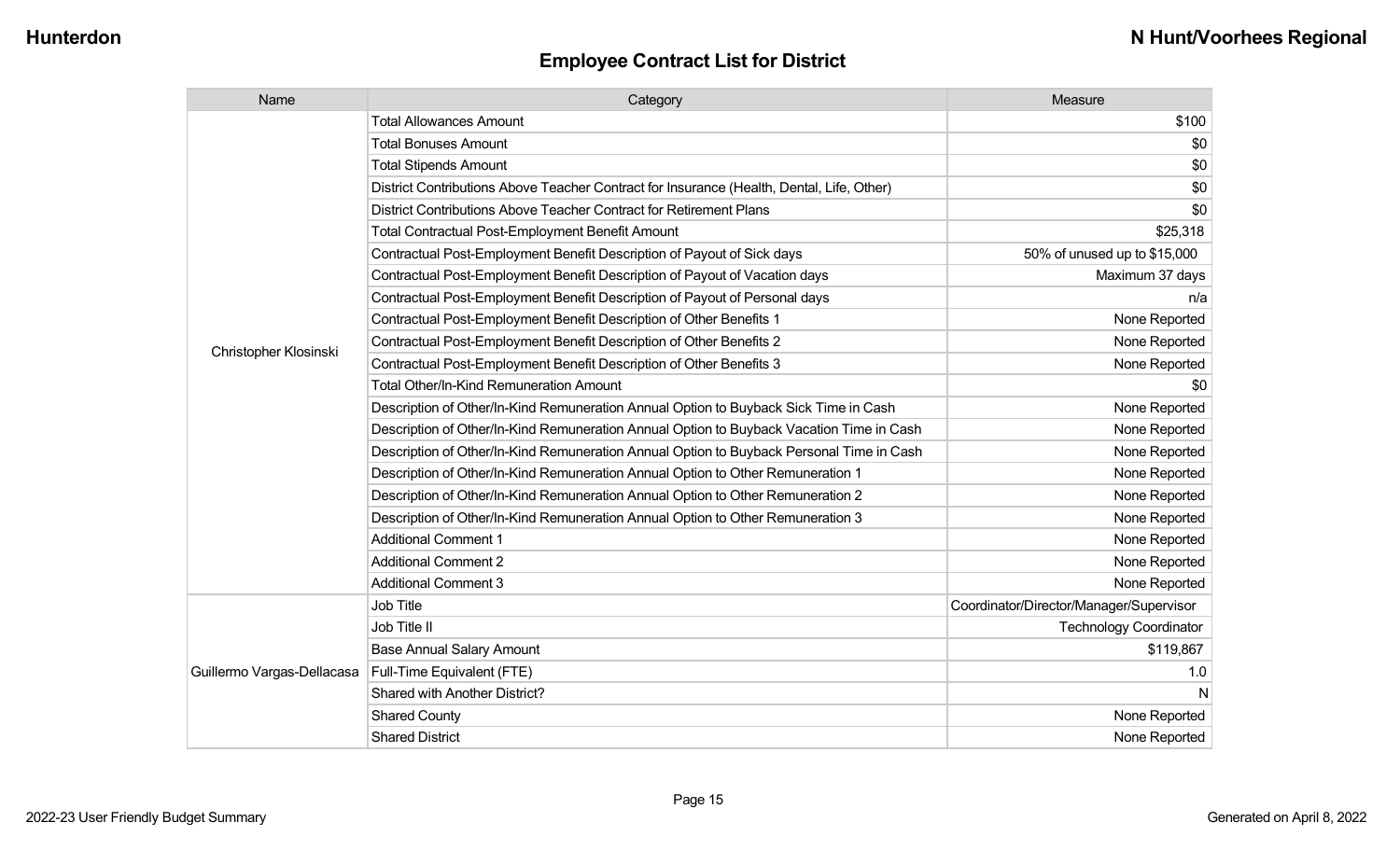| Name                       | Category                                                                                  | Measure                      |
|----------------------------|-------------------------------------------------------------------------------------------|------------------------------|
|                            | <b>Job Title Other District</b>                                                           | None Reported                |
|                            | Member of Collective Bargaining Unit (CBU)?                                               | N                            |
|                            | <b>Beginning Date of Contract</b>                                                         | 07/01/21                     |
|                            | <b>End Date of Contract</b>                                                               | 06/30/22                     |
|                            | Contracted Number of Annual Work Days                                                     | 240                          |
|                            | Contracted Number of Annual Vacation Days                                                 | 23                           |
|                            | Contracted Number of Annual Sick Days                                                     | 12                           |
|                            | Contracted Number of Annual Personal Days                                                 | 3                            |
|                            | <b>Contracted Number of Annual Consulting Days</b>                                        | 0                            |
|                            | Number of Other Contracted Non-Working Days                                               | 0                            |
|                            | Description of Other Contracted Non-Working Days                                          | None Reported                |
|                            | <b>Total Allowances Amount</b>                                                            | \$3,200                      |
|                            | <b>Total Bonuses Amount</b>                                                               | \$0                          |
|                            | <b>Total Stipends Amount</b>                                                              | \$0                          |
| Guillermo Vargas-Dellacasa | District Contributions Above Teacher Contract for Insurance (Health, Dental, Life, Other) | \$0                          |
|                            | District Contributions Above Teacher Contract for Retirement Plans                        | \$0                          |
|                            | Total Contractual Post-Employment Benefit Amount                                          | \$28,375                     |
|                            | Contractual Post-Employment Benefit Description of Payout of Sick days                    | 50% of unused up to \$15,000 |
|                            | Contractual Post-Employment Benefit Description of Payout of Vacation days                | Maximum 38 days              |
|                            | Contractual Post-Employment Benefit Description of Payout of Personal days                | n/a                          |
|                            | Contractual Post-Employment Benefit Description of Other Benefits 1                       | None Reported                |
|                            | Contractual Post-Employment Benefit Description of Other Benefits 2                       | None Reported                |
|                            | Contractual Post-Employment Benefit Description of Other Benefits 3                       | None Reported                |
|                            | <b>Total Other/In-Kind Remuneration Amount</b>                                            | \$0                          |
|                            | Description of Other/In-Kind Remuneration Annual Option to Buyback Sick Time in Cash      | None Reported                |
|                            | Description of Other/In-Kind Remuneration Annual Option to Buyback Vacation Time in Cash  | None Reported                |
|                            | Description of Other/In-Kind Remuneration Annual Option to Buyback Personal Time in Cash  | None Reported                |
|                            | Description of Other/In-Kind Remuneration Annual Option to Other Remuneration 1           | None Reported                |
|                            | Description of Other/In-Kind Remuneration Annual Option to Other Remuneration 2           | None Reported                |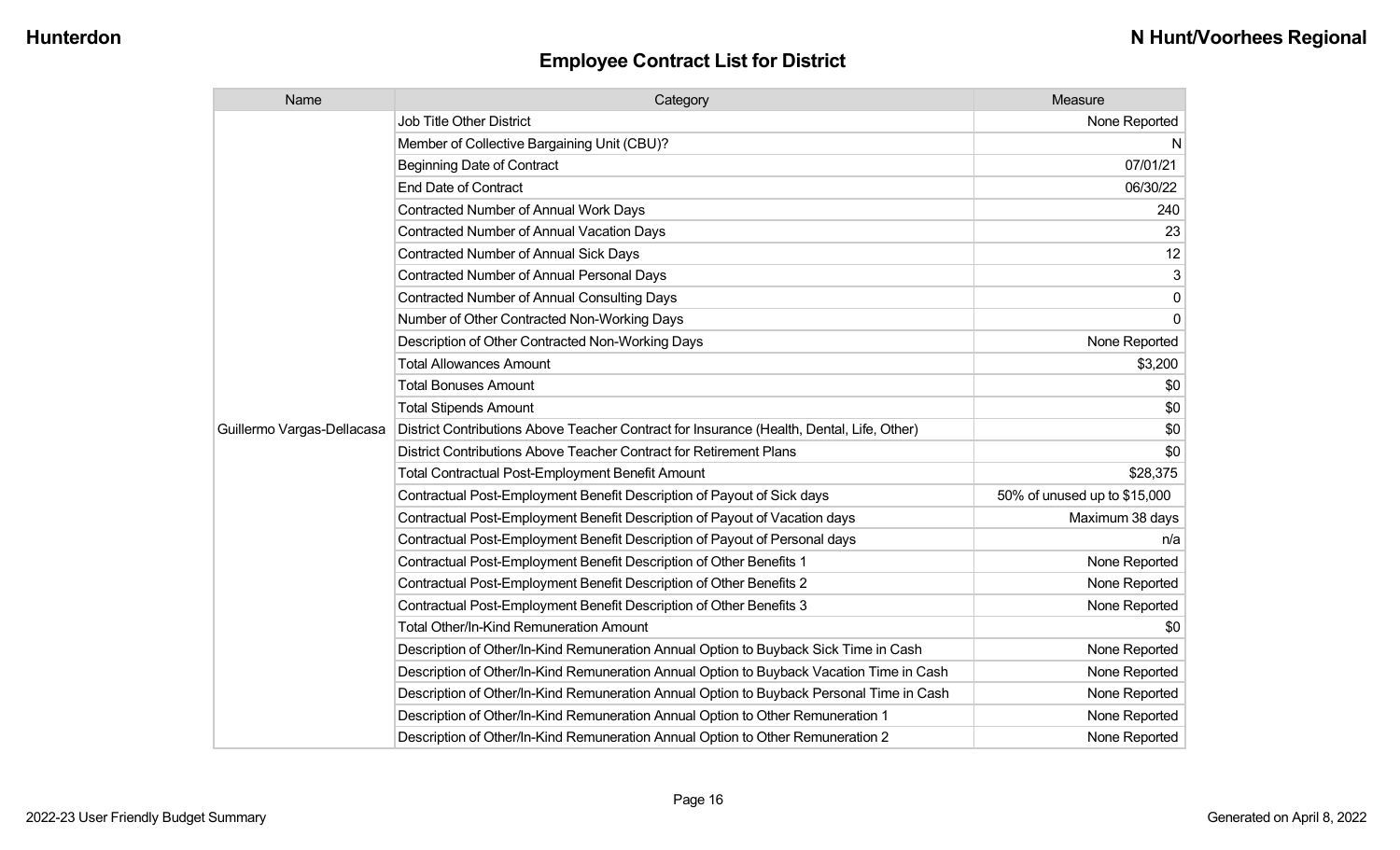| Name                       | Category                                                                                  | Measure                                 |
|----------------------------|-------------------------------------------------------------------------------------------|-----------------------------------------|
|                            | Description of Other/In-Kind Remuneration Annual Option to Other Remuneration 3           | None Reported                           |
| Guillermo Vargas-Dellacasa | <b>Additional Comment 1</b>                                                               | None Reported                           |
|                            | <b>Additional Comment 2</b>                                                               | None Reported                           |
|                            | <b>Additional Comment 3</b>                                                               | None Reported                           |
|                            | Job Title                                                                                 | <b>Assistant Business Administrator</b> |
|                            | Job Title II                                                                              | None Reported                           |
|                            | <b>Base Annual Salary Amount</b>                                                          | \$80,000                                |
|                            | Full-Time Equivalent (FTE)                                                                | 1.0                                     |
|                            | Shared with Another District?                                                             | N                                       |
|                            | <b>Shared County</b>                                                                      | None Reported                           |
|                            | <b>Shared District</b>                                                                    | None Reported                           |
|                            | <b>Job Title Other District</b>                                                           | None Reported                           |
|                            | Member of Collective Bargaining Unit (CBU)?                                               | N                                       |
|                            | <b>Beginning Date of Contract</b>                                                         | 07/01/21                                |
|                            | <b>End Date of Contract</b>                                                               | 06/30/22                                |
|                            | <b>Contracted Number of Annual Work Days</b>                                              | 240                                     |
| Hanna Malmstone            | <b>Contracted Number of Annual Vacation Days</b>                                          | 22                                      |
|                            | Contracted Number of Annual Sick Days                                                     | 12                                      |
|                            | <b>Contracted Number of Annual Personal Days</b>                                          | 3                                       |
|                            | <b>Contracted Number of Annual Consulting Days</b>                                        | 0                                       |
|                            | Number of Other Contracted Non-Working Days                                               | $\Omega$                                |
|                            | Description of Other Contracted Non-Working Days                                          | None Reported                           |
|                            | <b>Total Allowances Amount</b>                                                            | \$1,520                                 |
|                            | <b>Total Bonuses Amount</b>                                                               | \$0                                     |
|                            | <b>Total Stipends Amount</b>                                                              | \$0                                     |
|                            | District Contributions Above Teacher Contract for Insurance (Health, Dental, Life, Other) | \$0                                     |
|                            | District Contributions Above Teacher Contract for Retirement Plans                        | \$0                                     |
|                            | <b>Total Contractual Post-Employment Benefit Amount</b>                                   | \$25,987                                |
|                            | Contractual Post-Employment Benefit Description of Payout of Sick days                    | 50% of unused up to \$15,000            |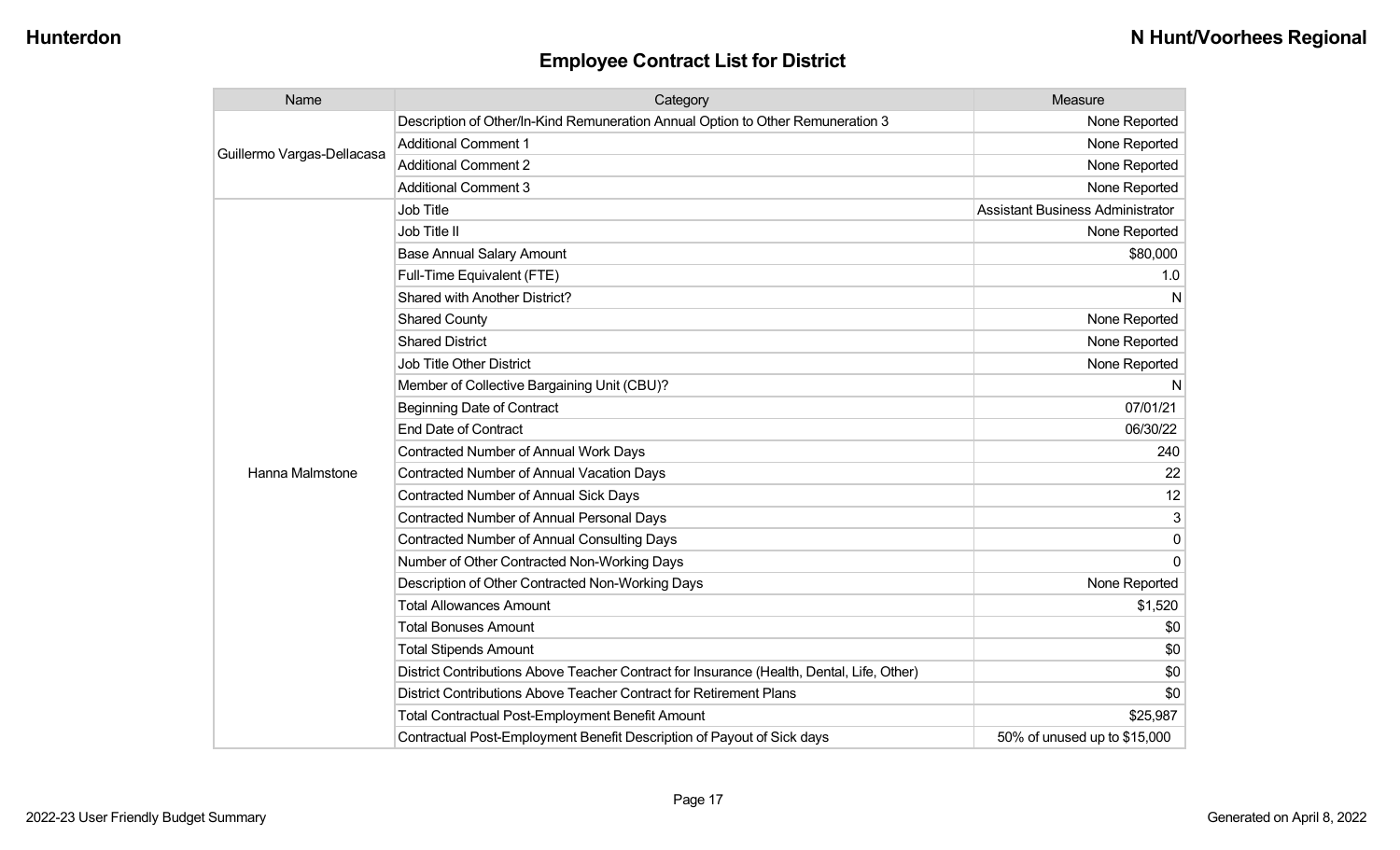| Name            | Category                                                                                 | Measure         |
|-----------------|------------------------------------------------------------------------------------------|-----------------|
|                 | Contractual Post-Employment Benefit Description of Payout of Vacation days               | Maximum 37 days |
|                 | Contractual Post-Employment Benefit Description of Payout of Personal days               | n/a             |
|                 | Contractual Post-Employment Benefit Description of Other Benefits 1                      | None Reported   |
|                 | Contractual Post-Employment Benefit Description of Other Benefits 2                      | None Reported   |
|                 | Contractual Post-Employment Benefit Description of Other Benefits 3                      | None Reported   |
|                 | <b>Total Other/In-Kind Remuneration Amount</b>                                           | \$0             |
|                 | Description of Other/In-Kind Remuneration Annual Option to Buyback Sick Time in Cash     | None Reported   |
| Hanna Malmstone | Description of Other/In-Kind Remuneration Annual Option to Buyback Vacation Time in Cash | None Reported   |
|                 | Description of Other/In-Kind Remuneration Annual Option to Buyback Personal Time in Cash | None Reported   |
|                 | Description of Other/In-Kind Remuneration Annual Option to Other Remuneration 1          | None Reported   |
|                 | Description of Other/In-Kind Remuneration Annual Option to Other Remuneration 2          | None Reported   |
|                 | Description of Other/In-Kind Remuneration Annual Option to Other Remuneration 3          | None Reported   |
|                 | <b>Additional Comment 1</b>                                                              | None Reported   |
|                 | <b>Additional Comment 2</b>                                                              | None Reported   |
|                 | <b>Additional Comment 3</b>                                                              | None Reported   |
|                 | Job Title                                                                                | Superintendent  |
|                 | Job Title II                                                                             | None Reported   |
|                 | <b>Base Annual Salary Amount</b>                                                         | \$183,528       |
|                 | Full-Time Equivalent (FTE)                                                               | 1.0             |
|                 | Shared with Another District?                                                            | N               |
|                 | <b>Shared County</b>                                                                     | None Reported   |
|                 | <b>Shared District</b>                                                                   | None Reported   |
| Jeffrey Bender  | Job Title Other District                                                                 | None Reported   |
|                 | Member of Collective Bargaining Unit (CBU)?                                              | N               |
|                 | <b>Beginning Date of Contract</b>                                                        | 07/01/19        |
|                 | <b>End Date of Contract</b>                                                              | 06/30/22        |
|                 | <b>Contracted Number of Annual Work Days</b>                                             | 240             |
|                 | <b>Contracted Number of Annual Vacation Days</b>                                         | 22              |
|                 | <b>Contracted Number of Annual Sick Days</b>                                             | 12              |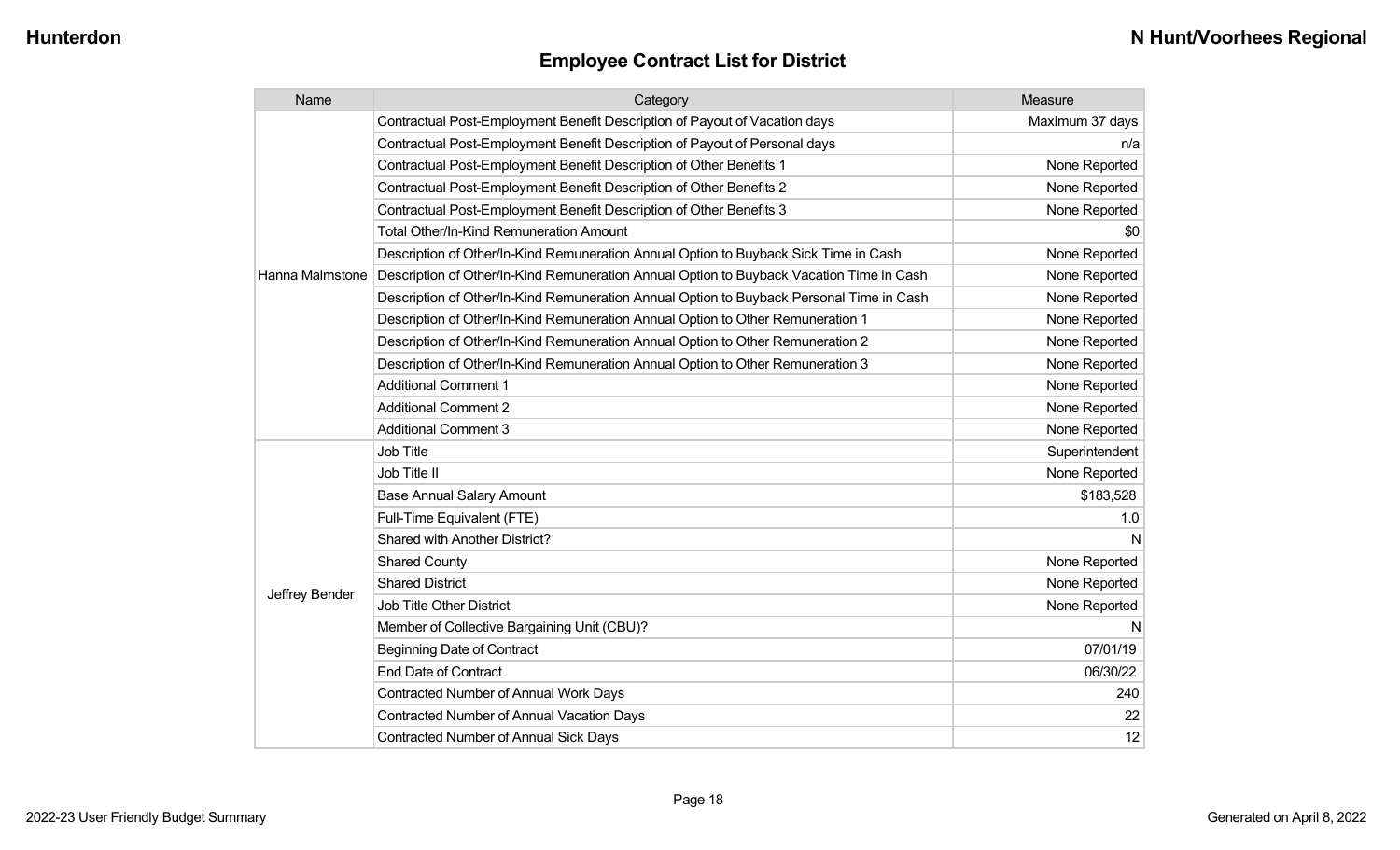| Name           | Category                                                                                  | Measure                      |
|----------------|-------------------------------------------------------------------------------------------|------------------------------|
|                | <b>Contracted Number of Annual Personal Days</b>                                          | 3                            |
|                | <b>Contracted Number of Annual Consulting Days</b>                                        | 0                            |
|                | Number of Other Contracted Non-Working Days                                               | 0                            |
|                | Description of Other Contracted Non-Working Days                                          | None Reported                |
|                | <b>Total Allowances Amount</b>                                                            | \$3,860                      |
|                | <b>Total Bonuses Amount</b>                                                               | \$0                          |
|                | <b>Total Stipends Amount</b>                                                              | \$0                          |
|                | District Contributions Above Teacher Contract for Insurance (Health, Dental, Life, Other) | \$0                          |
|                | District Contributions Above Teacher Contract for Retirement Plans                        | \$0                          |
|                | <b>Total Contractual Post-Employment Benefit Amount</b>                                   | \$18,544                     |
|                | Contractual Post-Employment Benefit Description of Payout of Sick days                    | 50% of unused up to \$15,000 |
|                | Contractual Post-Employment Benefit Description of Payout of Vacation days                | Maximum 37 days              |
|                | Contractual Post-Employment Benefit Description of Payout of Personal days                | n/a                          |
| Jeffrey Bender | Contractual Post-Employment Benefit Description of Other Benefits 1                       | None Reported                |
|                | Contractual Post-Employment Benefit Description of Other Benefits 2                       | None Reported                |
|                | Contractual Post-Employment Benefit Description of Other Benefits 3                       | None Reported                |
|                | Total Other/In-Kind Remuneration Amount                                                   | \$0                          |
|                | Description of Other/In-Kind Remuneration Annual Option to Buyback Sick Time in Cash      | None Reported                |
|                | Description of Other/In-Kind Remuneration Annual Option to Buyback Vacation Time in Cash  | None Reported                |
|                | Description of Other/In-Kind Remuneration Annual Option to Buyback Personal Time in Cash  | None Reported                |
|                | Description of Other/In-Kind Remuneration Annual Option to Other Remuneration 1           | None Reported                |
|                | Description of Other/In-Kind Remuneration Annual Option to Other Remuneration 2           | None Reported                |
|                | Description of Other/In-Kind Remuneration Annual Option to Other Remuneration 3           | None Reported                |
|                | <b>Additional Comment 1</b>                                                               | None Reported                |
|                | <b>Additional Comment 2</b>                                                               | None Reported                |
|                | <b>Additional Comment 3</b>                                                               | None Reported                |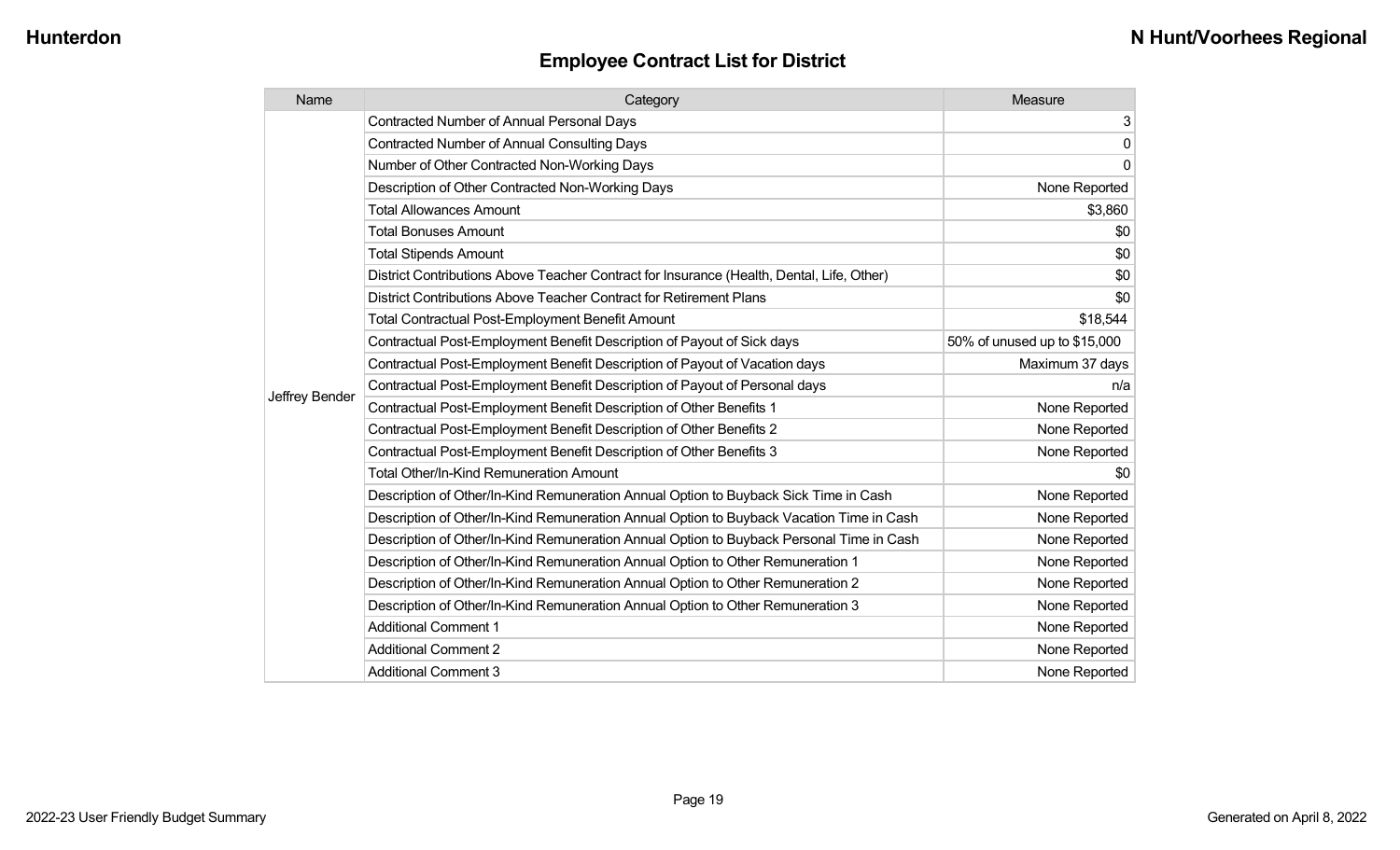| Name         | Category                                                                                  | Measure                       |
|--------------|-------------------------------------------------------------------------------------------|-------------------------------|
|              | <b>Job Title</b>                                                                          | <b>Business Administrator</b> |
|              | Job Title II                                                                              | None Reported                 |
|              | <b>Base Annual Salary Amount</b>                                                          | \$159,000                     |
|              | Full-Time Equivalent (FTE)                                                                | 1.0                           |
|              | <b>Shared with Another District?</b>                                                      | N                             |
|              | <b>Shared County</b>                                                                      | None Reported                 |
|              | <b>Shared District</b>                                                                    | None Reported                 |
|              | <b>Job Title Other District</b>                                                           | None Reported                 |
|              | Member of Collective Bargaining Unit (CBU)?                                               | N                             |
|              | <b>Beginning Date of Contract</b>                                                         | 07/01/21                      |
|              | <b>End Date of Contract</b>                                                               | 06/30/22                      |
|              | <b>Contracted Number of Annual Work Days</b>                                              | 240                           |
|              | <b>Contracted Number of Annual Vacation Days</b>                                          | 22                            |
|              | <b>Contracted Number of Annual Sick Days</b>                                              | 12                            |
| Kathryn Blew | <b>Contracted Number of Annual Personal Days</b>                                          | 3                             |
|              | <b>Contracted Number of Annual Consulting Days</b>                                        | $\mathbf{0}$                  |
|              | Number of Other Contracted Non-Working Days                                               | $\Omega$                      |
|              | Description of Other Contracted Non-Working Days                                          | None Reported                 |
|              | <b>Total Allowances Amount</b>                                                            | \$3,375                       |
|              | <b>Total Bonuses Amount</b>                                                               | \$0                           |
|              | <b>Total Stipends Amount</b>                                                              | \$0                           |
|              | District Contributions Above Teacher Contract for Insurance (Health, Dental, Life, Other) | \$0                           |
|              | District Contributions Above Teacher Contract for Retirement Plans                        | \$0                           |
|              | <b>Total Contractual Post-Employment Benefit Amount</b>                                   | \$30,353                      |
|              | Contractual Post-Employment Benefit Description of Payout of Sick days                    | 50% of unused up to \$15,000  |
|              | Contractual Post-Employment Benefit Description of Payout of Vacation days                | Maximum 37 days               |
|              | Contractual Post-Employment Benefit Description of Payout of Personal days                | n/a                           |
|              | Contractual Post-Employment Benefit Description of Other Benefits 1                       | None Reported                 |
|              | Contractual Post-Employment Benefit Description of Other Benefits 2                       | None Reported                 |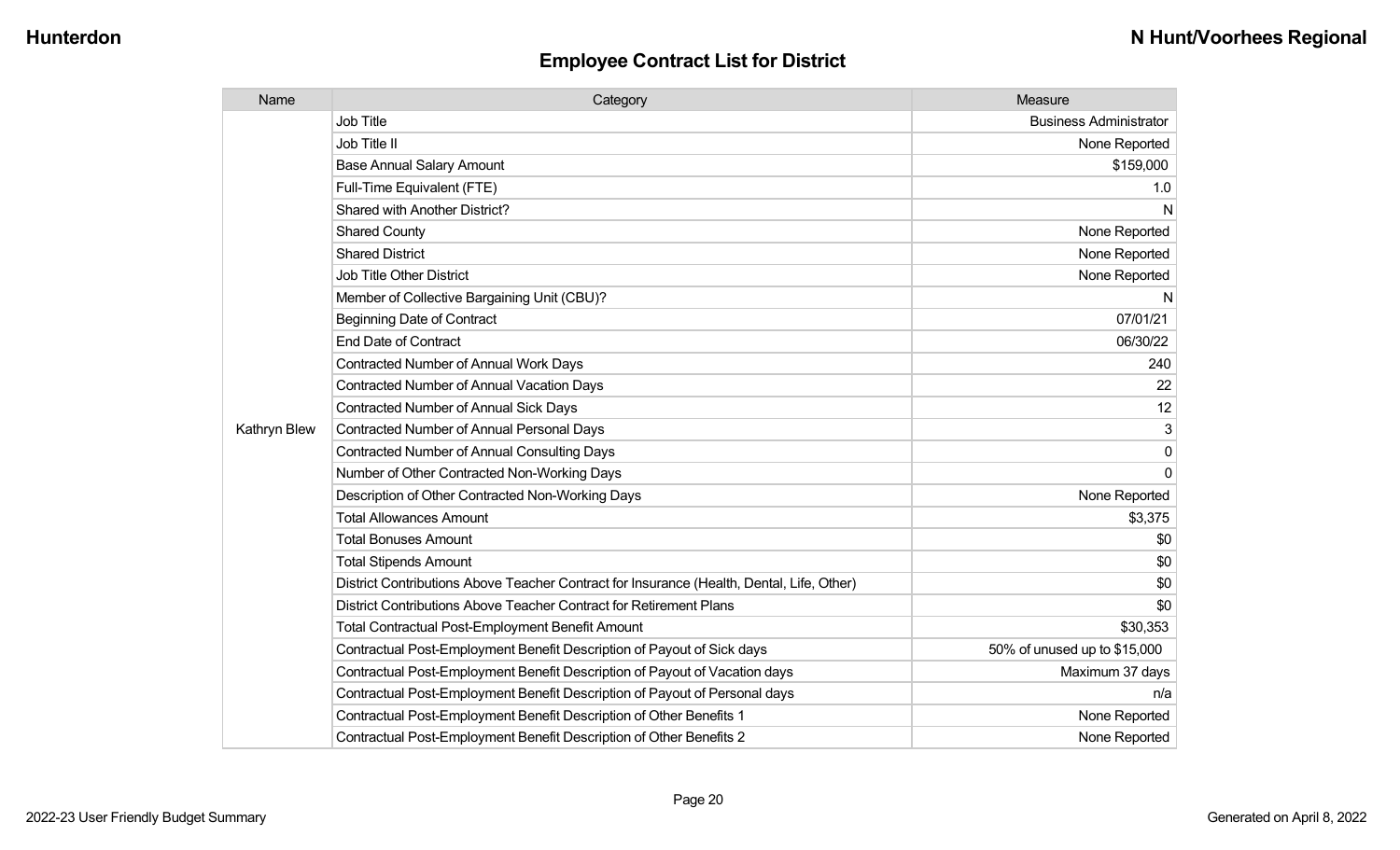| Name            | Category                                                                                 | Measure                                 |
|-----------------|------------------------------------------------------------------------------------------|-----------------------------------------|
|                 | Contractual Post-Employment Benefit Description of Other Benefits 3                      | None Reported                           |
|                 | Total Other/In-Kind Remuneration Amount                                                  | \$0                                     |
|                 | Description of Other/In-Kind Remuneration Annual Option to Buyback Sick Time in Cash     | None Reported                           |
|                 | Description of Other/In-Kind Remuneration Annual Option to Buyback Vacation Time in Cash | None Reported                           |
|                 | Description of Other/In-Kind Remuneration Annual Option to Buyback Personal Time in Cash | None Reported                           |
| Kathryn Blew    | Description of Other/In-Kind Remuneration Annual Option to Other Remuneration 1          | None Reported                           |
|                 | Description of Other/In-Kind Remuneration Annual Option to Other Remuneration 2          | None Reported                           |
|                 | Description of Other/In-Kind Remuneration Annual Option to Other Remuneration 3          | None Reported                           |
|                 | <b>Additional Comment 1</b>                                                              | None Reported                           |
|                 | <b>Additional Comment 2</b>                                                              | None Reported                           |
|                 | <b>Additional Comment 3</b>                                                              | None Reported                           |
|                 | Job Title                                                                                | Coordinator/Director/Manager/Supervisor |
|                 | Job Title II                                                                             | Computer App. Mgr.                      |
|                 | <b>Base Annual Salary Amount</b>                                                         | \$97,679                                |
|                 | Full-Time Equivalent (FTE)                                                               | 1.0                                     |
|                 | Shared with Another District?                                                            | N                                       |
|                 | <b>Shared County</b>                                                                     | None Reported                           |
|                 | <b>Shared District</b>                                                                   | None Reported                           |
|                 | Job Title Other District                                                                 | None Reported                           |
|                 | Member of Collective Bargaining Unit (CBU)?                                              | N                                       |
| Khalida Jakubas | <b>Beginning Date of Contract</b>                                                        | 07/01/21                                |
|                 | <b>End Date of Contract</b>                                                              | 06/30/22                                |
|                 | <b>Contracted Number of Annual Work Days</b>                                             | 240                                     |
|                 | <b>Contracted Number of Annual Vacation Days</b>                                         | 23                                      |
|                 | <b>Contracted Number of Annual Sick Days</b>                                             | 12                                      |
|                 | Contracted Number of Annual Personal Days                                                | 3                                       |
|                 | <b>Contracted Number of Annual Consulting Days</b>                                       | $\mathbf 0$                             |
|                 | Number of Other Contracted Non-Working Days                                              | $\mathbf{0}$                            |
|                 | Description of Other Contracted Non-Working Days                                         | None Reported                           |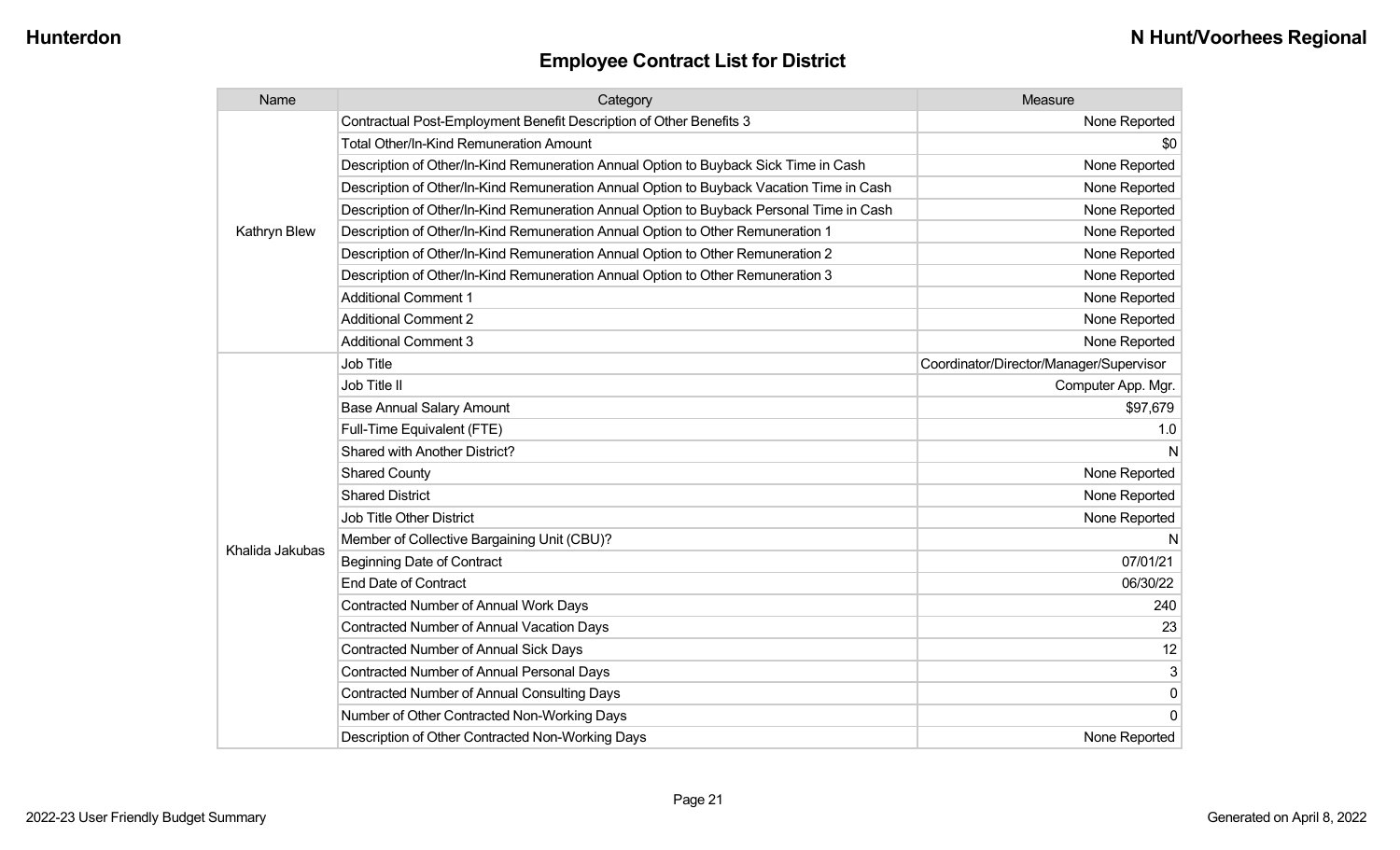| Name            | Category                                                                                  | Measure                                 |
|-----------------|-------------------------------------------------------------------------------------------|-----------------------------------------|
|                 | <b>Total Allowances Amount</b>                                                            | \$100                                   |
|                 | <b>Total Bonuses Amount</b>                                                               | \$0                                     |
|                 | <b>Total Stipends Amount</b>                                                              | \$0                                     |
|                 | District Contributions Above Teacher Contract for Insurance (Health, Dental, Life, Other) | \$0                                     |
|                 | District Contributions Above Teacher Contract for Retirement Plans                        | \$0                                     |
|                 | <b>Total Contractual Post-Employment Benefit Amount</b>                                   | \$27,367                                |
|                 | Contractual Post-Employment Benefit Description of Payout of Sick days                    | 50% of unused up to \$15,000            |
|                 | Contractual Post-Employment Benefit Description of Payout of Vacation days                | Maximum 38 days                         |
|                 | Contractual Post-Employment Benefit Description of Payout of Personal days                | n/a                                     |
|                 | Contractual Post-Employment Benefit Description of Other Benefits 1                       | None Reported                           |
| Khalida Jakubas | Contractual Post-Employment Benefit Description of Other Benefits 2                       | None Reported                           |
|                 | Contractual Post-Employment Benefit Description of Other Benefits 3                       | None Reported                           |
|                 | Total Other/In-Kind Remuneration Amount                                                   | \$0                                     |
|                 | Description of Other/In-Kind Remuneration Annual Option to Buyback Sick Time in Cash      | None Reported                           |
|                 | Description of Other/In-Kind Remuneration Annual Option to Buyback Vacation Time in Cash  | None Reported                           |
|                 | Description of Other/In-Kind Remuneration Annual Option to Buyback Personal Time in Cash  | None Reported                           |
|                 | Description of Other/In-Kind Remuneration Annual Option to Other Remuneration 1           | None Reported                           |
|                 | Description of Other/In-Kind Remuneration Annual Option to Other Remuneration 2           | None Reported                           |
|                 | Description of Other/In-Kind Remuneration Annual Option to Other Remuneration 3           | None Reported                           |
|                 | <b>Additional Comment 1</b>                                                               | None Reported                           |
|                 | <b>Additional Comment 2</b>                                                               | None Reported                           |
|                 | <b>Additional Comment 3</b>                                                               | None Reported                           |
|                 | Job Title                                                                                 | Coordinator/Director/Manager/Supervisor |
|                 | Job Title II                                                                              | Payroll, Benefits, HR                   |
|                 | <b>Base Annual Salary Amount</b>                                                          | \$75,000                                |
|                 | Leighann Kimmick   Full-Time Equivalent (FTE)                                             | 1.0                                     |
|                 | Shared with Another District?                                                             | N                                       |
|                 | <b>Shared County</b>                                                                      | None Reported                           |
|                 | <b>Shared District</b>                                                                    | None Reported                           |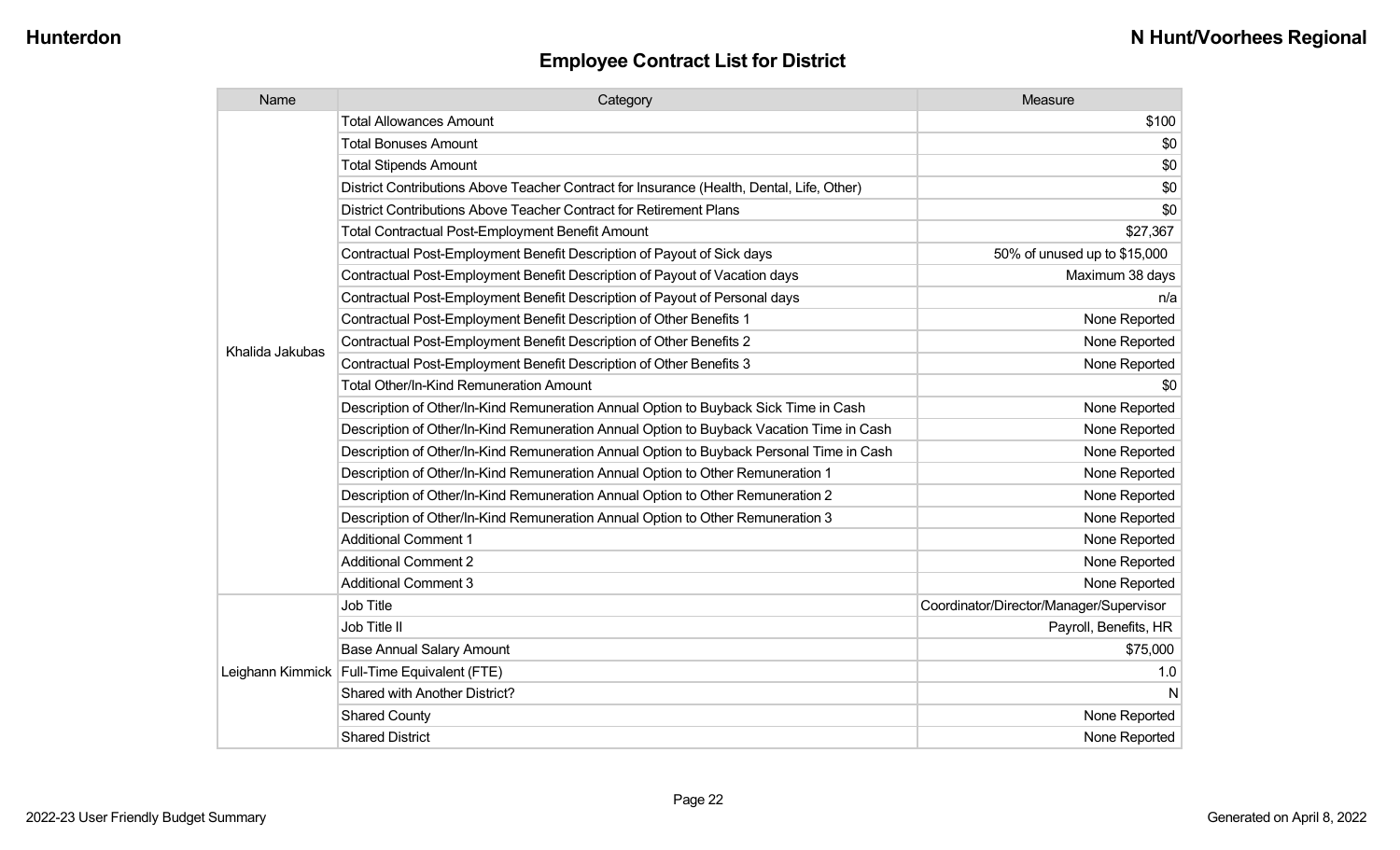| Name             | Category                                                                                  | Measure                      |
|------------------|-------------------------------------------------------------------------------------------|------------------------------|
|                  | Job Title Other District                                                                  | None Reported                |
|                  | Member of Collective Bargaining Unit (CBU)?                                               | N                            |
|                  | <b>Beginning Date of Contract</b>                                                         | 07/01/21                     |
|                  | <b>End Date of Contract</b>                                                               | 06/30/22                     |
|                  | Contracted Number of Annual Work Days                                                     | 240                          |
|                  | <b>Contracted Number of Annual Vacation Days</b>                                          | 22                           |
|                  | <b>Contracted Number of Annual Sick Days</b>                                              | 12                           |
|                  | Contracted Number of Annual Personal Days                                                 | 3                            |
|                  | <b>Contracted Number of Annual Consulting Days</b>                                        | 0                            |
|                  | Number of Other Contracted Non-Working Days                                               | 0                            |
|                  | Description of Other Contracted Non-Working Days                                          | None Reported                |
|                  | <b>Total Allowances Amount</b>                                                            | \$100                        |
|                  | <b>Total Bonuses Amount</b>                                                               | \$0                          |
|                  | <b>Total Stipends Amount</b>                                                              | \$0                          |
| Leighann Kimmick | District Contributions Above Teacher Contract for Insurance (Health, Dental, Life, Other) | \$0                          |
|                  | District Contributions Above Teacher Contract for Retirement Plans                        | \$0                          |
|                  | <b>Total Contractual Post-Employment Benefit Amount</b>                                   | \$24,656                     |
|                  | Contractual Post-Employment Benefit Description of Payout of Sick days                    | 50% of unused up to \$15,000 |
|                  | Contractual Post-Employment Benefit Description of Payout of Vacation days                | Maximum 37 days              |
|                  | Contractual Post-Employment Benefit Description of Payout of Personal days                | n/a                          |
|                  | Contractual Post-Employment Benefit Description of Other Benefits 1                       | None Reported                |
|                  | Contractual Post-Employment Benefit Description of Other Benefits 2                       | None Reported                |
|                  | Contractual Post-Employment Benefit Description of Other Benefits 3                       | None Reported                |
|                  | <b>Total Other/In-Kind Remuneration Amount</b>                                            | \$0                          |
|                  | Description of Other/In-Kind Remuneration Annual Option to Buyback Sick Time in Cash      | None Reported                |
|                  | Description of Other/In-Kind Remuneration Annual Option to Buyback Vacation Time in Cash  | None Reported                |
|                  | Description of Other/In-Kind Remuneration Annual Option to Buyback Personal Time in Cash  | None Reported                |
|                  | Description of Other/In-Kind Remuneration Annual Option to Other Remuneration 1           | None Reported                |
|                  | Description of Other/In-Kind Remuneration Annual Option to Other Remuneration 2           | None Reported                |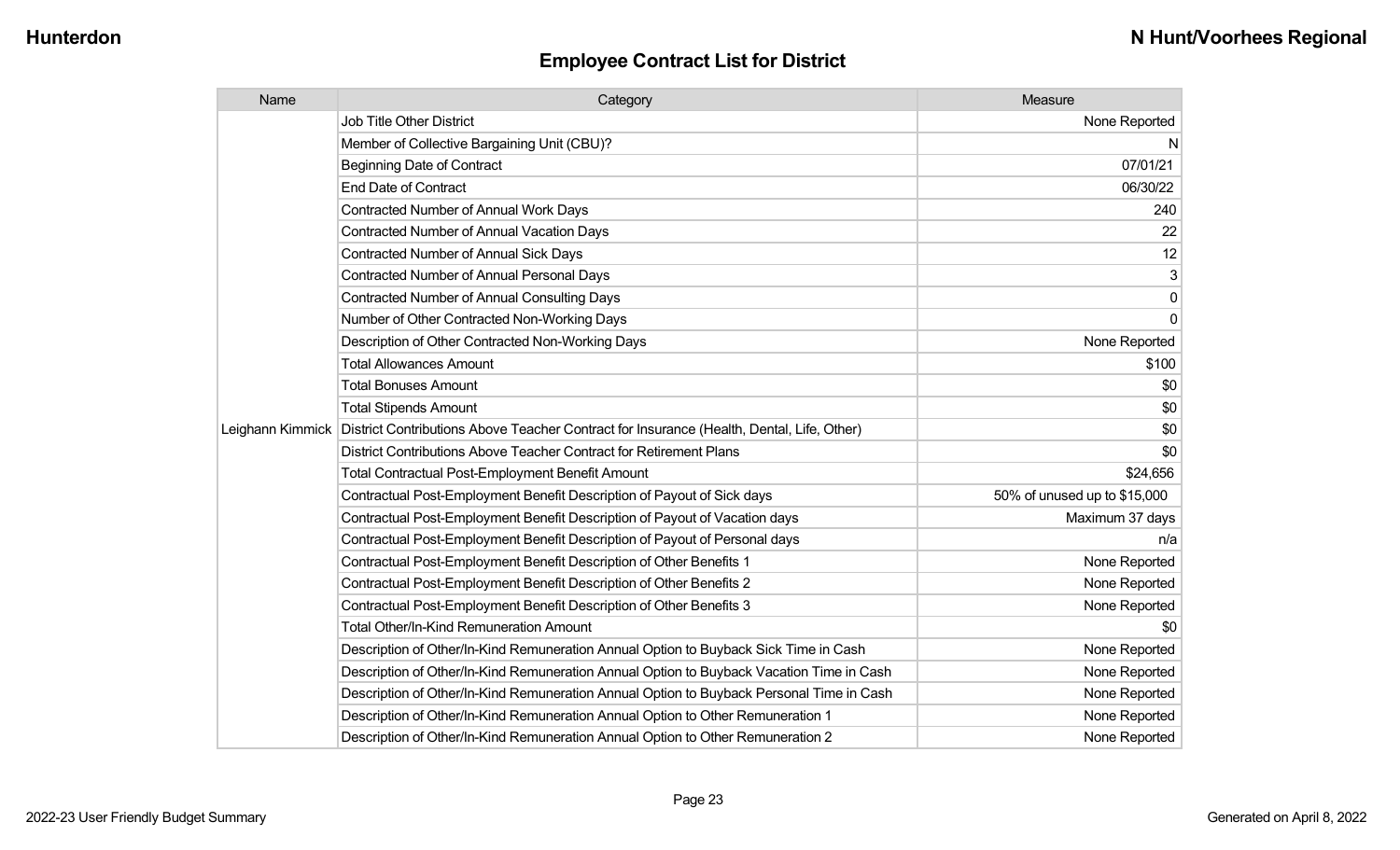| Name             | Category                                                                                  | Measure                                 |
|------------------|-------------------------------------------------------------------------------------------|-----------------------------------------|
| Leighann Kimmick | Description of Other/In-Kind Remuneration Annual Option to Other Remuneration 3           | None Reported                           |
|                  | <b>Additional Comment 1</b>                                                               | None Reported                           |
|                  | <b>Additional Comment 2</b>                                                               | None Reported                           |
|                  | <b>Additional Comment 3</b>                                                               | None Reported                           |
|                  | Job Title                                                                                 | Coordinator/Director/Manager/Supervisor |
|                  | Job Title II                                                                              | <b>Communication Coordinator</b>        |
|                  | <b>Base Annual Salary Amount</b>                                                          | \$80,628                                |
|                  | Full-Time Equivalent (FTE)                                                                | 1.0                                     |
|                  | Shared with Another District?                                                             | N                                       |
|                  | <b>Shared County</b>                                                                      | None Reported                           |
|                  | <b>Shared District</b>                                                                    | None Reported                           |
|                  | Job Title Other District                                                                  | None Reported                           |
|                  | Member of Collective Bargaining Unit (CBU)?                                               | N                                       |
|                  | <b>Beginning Date of Contract</b>                                                         | 07/01/21                                |
|                  | <b>End Date of Contract</b>                                                               | 06/30/22                                |
|                  | <b>Contracted Number of Annual Work Days</b>                                              | 240                                     |
| Maren Smagala    | Contracted Number of Annual Vacation Days                                                 | 23                                      |
|                  | Contracted Number of Annual Sick Days                                                     | 12                                      |
|                  | <b>Contracted Number of Annual Personal Days</b>                                          | 3                                       |
|                  | <b>Contracted Number of Annual Consulting Days</b>                                        | 0                                       |
|                  | Number of Other Contracted Non-Working Days                                               | $\Omega$                                |
|                  | Description of Other Contracted Non-Working Days                                          | None Reported                           |
|                  | <b>Total Allowances Amount</b>                                                            | \$2,680                                 |
|                  | <b>Total Bonuses Amount</b>                                                               | \$0                                     |
|                  | <b>Total Stipends Amount</b>                                                              | \$0                                     |
|                  | District Contributions Above Teacher Contract for Insurance (Health, Dental, Life, Other) | \$0                                     |
|                  | District Contributions Above Teacher Contract for Retirement Plans                        | \$0                                     |
|                  | <b>Total Contractual Post-Employment Benefit Amount</b>                                   | \$23,824                                |
|                  | Contractual Post-Employment Benefit Description of Payout of Sick days                    | 50% of unused up to \$15,000            |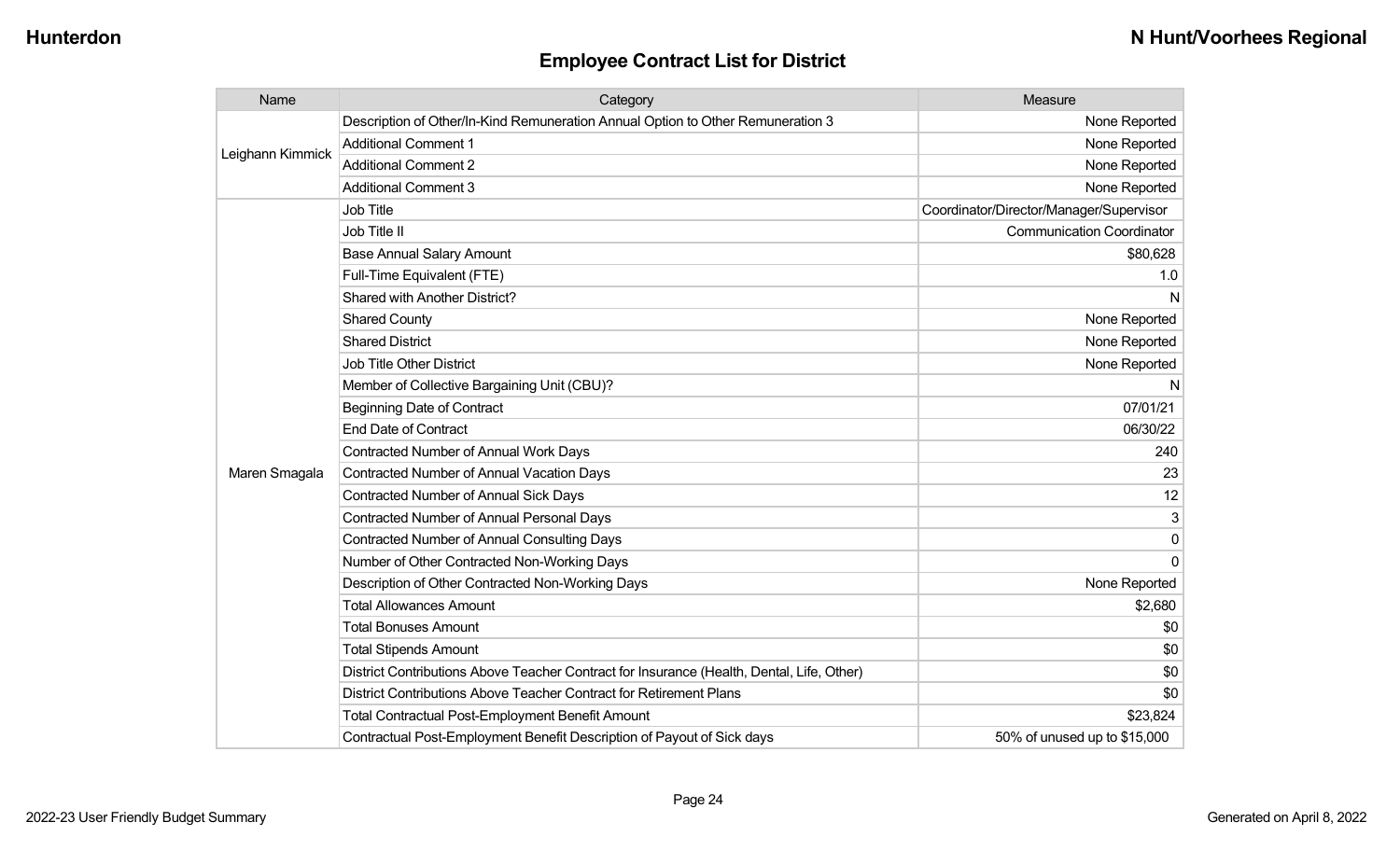| Name             | Category                                                                                 | Measure                |
|------------------|------------------------------------------------------------------------------------------|------------------------|
|                  | Contractual Post-Employment Benefit Description of Payout of Vacation days               | Maximum 37 days        |
|                  | Contractual Post-Employment Benefit Description of Payout of Personal days               | n/a                    |
|                  | Contractual Post-Employment Benefit Description of Other Benefits 1                      | None Reported          |
|                  | Contractual Post-Employment Benefit Description of Other Benefits 2                      | None Reported          |
|                  | Contractual Post-Employment Benefit Description of Other Benefits 3                      | None Reported          |
|                  | Total Other/In-Kind Remuneration Amount                                                  | \$0                    |
|                  | Description of Other/In-Kind Remuneration Annual Option to Buyback Sick Time in Cash     | None Reported          |
| Maren Smagala    | Description of Other/In-Kind Remuneration Annual Option to Buyback Vacation Time in Cash | None Reported          |
|                  | Description of Other/In-Kind Remuneration Annual Option to Buyback Personal Time in Cash | None Reported          |
|                  | Description of Other/In-Kind Remuneration Annual Option to Other Remuneration 1          | None Reported          |
|                  | Description of Other/In-Kind Remuneration Annual Option to Other Remuneration 2          | None Reported          |
|                  | Description of Other/In-Kind Remuneration Annual Option to Other Remuneration 3          | None Reported          |
|                  | <b>Additional Comment 1</b>                                                              | None Reported          |
|                  | <b>Additional Comment 2</b>                                                              | None Reported          |
|                  | <b>Additional Comment 3</b>                                                              | None Reported          |
|                  | Job Title                                                                                | Information Technology |
|                  | Job Title II                                                                             | Network Technician     |
|                  | <b>Base Annual Salary Amount</b>                                                         | \$81,253               |
|                  | Full-Time Equivalent (FTE)                                                               | 1.0                    |
|                  | Shared with Another District?                                                            |                        |
|                  | <b>Shared County</b>                                                                     | None Reported          |
|                  | <b>Shared District</b>                                                                   | None Reported          |
| Michael Raimondo | <b>Job Title Other District</b>                                                          | None Reported          |
|                  | Member of Collective Bargaining Unit (CBU)?                                              | N                      |
|                  | <b>Beginning Date of Contract</b>                                                        | 07/01/21               |
|                  | <b>End Date of Contract</b>                                                              | 06/30/22               |
|                  | Contracted Number of Annual Work Days                                                    | 240                    |
|                  | <b>Contracted Number of Annual Vacation Days</b>                                         | 23                     |
|                  | <b>Contracted Number of Annual Sick Days</b>                                             | 12                     |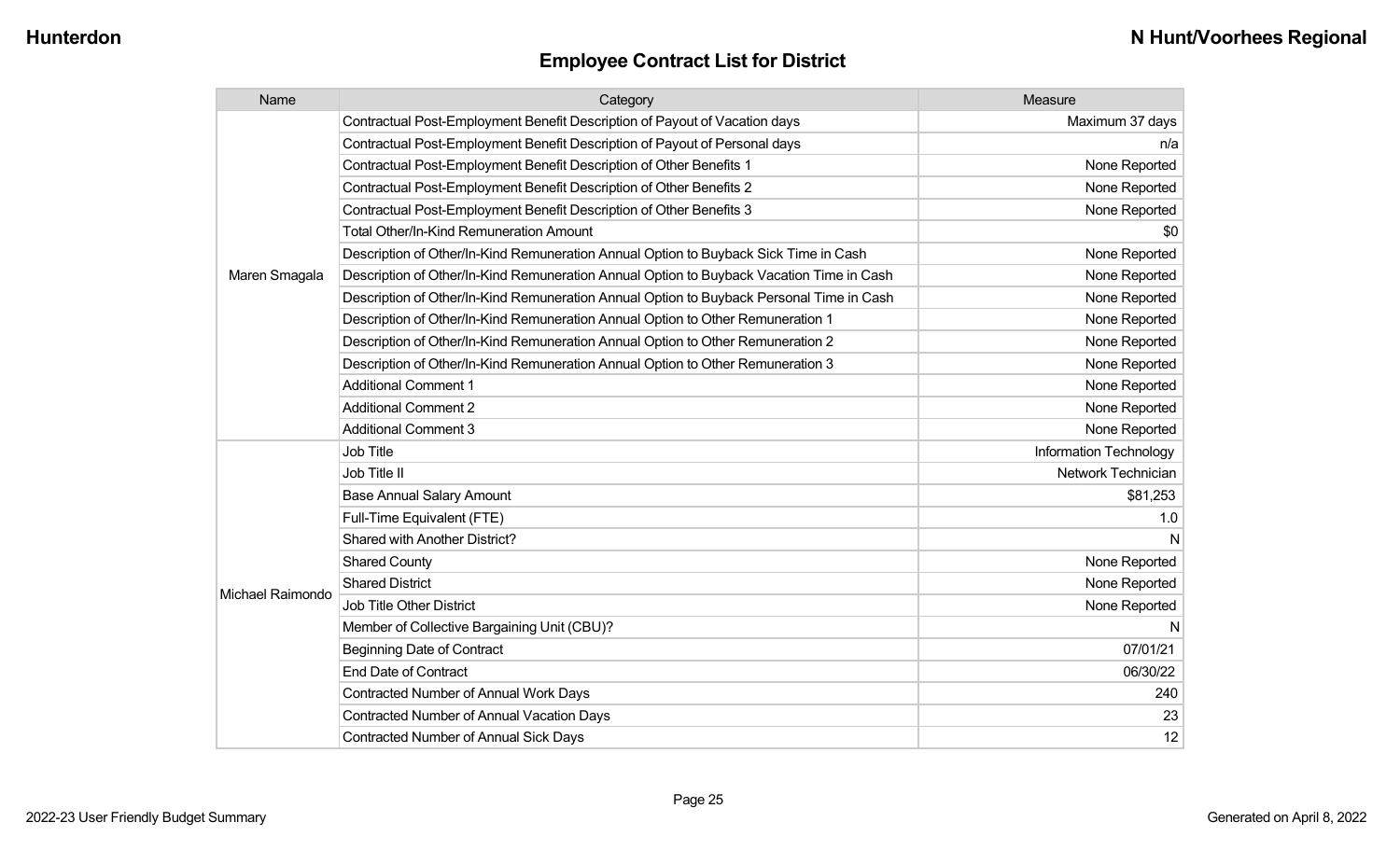| Name             | Category                                                                                  | Measure                      |
|------------------|-------------------------------------------------------------------------------------------|------------------------------|
|                  | <b>Contracted Number of Annual Personal Days</b>                                          | 3                            |
|                  | <b>Contracted Number of Annual Consulting Days</b>                                        | $\mathbf 0$                  |
|                  | Number of Other Contracted Non-Working Days                                               | $\mathbf 0$                  |
|                  | Description of Other Contracted Non-Working Days                                          | None Reported                |
|                  | <b>Total Allowances Amount</b>                                                            | \$100                        |
|                  | <b>Total Bonuses Amount</b>                                                               | \$0                          |
|                  | <b>Total Stipends Amount</b>                                                              | \$0                          |
|                  | District Contributions Above Teacher Contract for Insurance (Health, Dental, Life, Other) | \$0                          |
|                  | District Contributions Above Teacher Contract for Retirement Plans                        | \$0                          |
|                  | <b>Total Contractual Post-Employment Benefit Amount</b>                                   | \$21,102                     |
|                  | Contractual Post-Employment Benefit Description of Payout of Sick days                    | 50% of unused up to \$15,000 |
|                  | Contractual Post-Employment Benefit Description of Payout of Vacation days                | Maximum 38 days              |
| Michael Raimondo | Contractual Post-Employment Benefit Description of Payout of Personal days                | n/a                          |
|                  | Contractual Post-Employment Benefit Description of Other Benefits 1                       | None Reported                |
|                  | Contractual Post-Employment Benefit Description of Other Benefits 2                       | None Reported                |
|                  | Contractual Post-Employment Benefit Description of Other Benefits 3                       | None Reported                |
|                  | <b>Total Other/In-Kind Remuneration Amount</b>                                            | \$0                          |
|                  | Description of Other/In-Kind Remuneration Annual Option to Buyback Sick Time in Cash      | None Reported                |
|                  | Description of Other/In-Kind Remuneration Annual Option to Buyback Vacation Time in Cash  | None Reported                |
|                  | Description of Other/In-Kind Remuneration Annual Option to Buyback Personal Time in Cash  | None Reported                |
|                  | Description of Other/In-Kind Remuneration Annual Option to Other Remuneration 1           | None Reported                |
|                  | Description of Other/In-Kind Remuneration Annual Option to Other Remuneration 2           | None Reported                |
|                  | Description of Other/In-Kind Remuneration Annual Option to Other Remuneration 3           | None Reported                |
|                  | <b>Additional Comment 1</b>                                                               | None Reported                |
|                  | <b>Additional Comment 2</b>                                                               | None Reported                |
|                  | <b>Additional Comment 3</b>                                                               | None Reported                |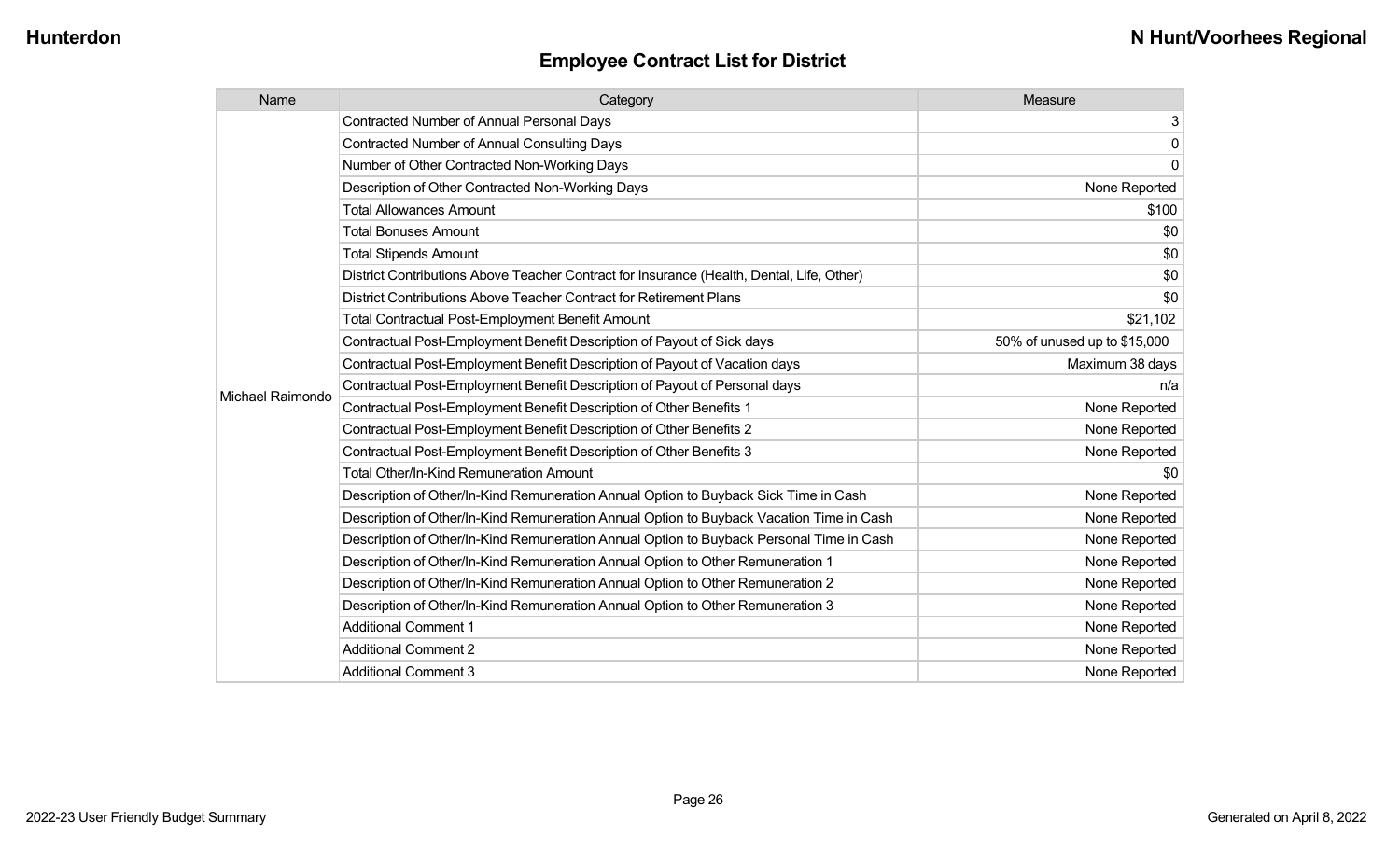| Name             | Category                                                                                  | Measure                                 |
|------------------|-------------------------------------------------------------------------------------------|-----------------------------------------|
|                  | <b>Job Title</b>                                                                          | Coordinator/Director/Manager/Supervisor |
|                  | Job Title II                                                                              | Counseling Svs. Director                |
|                  | <b>Base Annual Salary Amount</b>                                                          | \$152,753                               |
|                  | Full-Time Equivalent (FTE)                                                                | 1.0                                     |
|                  | Shared with Another District?                                                             | N                                       |
|                  | <b>Shared County</b>                                                                      | None Reported                           |
|                  | <b>Shared District</b>                                                                    | None Reported                           |
|                  | <b>Job Title Other District</b>                                                           | None Reported                           |
|                  | Member of Collective Bargaining Unit (CBU)?                                               | N                                       |
|                  | <b>Beginning Date of Contract</b>                                                         | 07/01/21                                |
|                  | <b>End Date of Contract</b>                                                               | 06/30/22                                |
|                  | Contracted Number of Annual Work Days                                                     | 240                                     |
|                  | <b>Contracted Number of Annual Vacation Days</b>                                          | 23                                      |
|                  | <b>Contracted Number of Annual Sick Days</b>                                              | 12                                      |
| Michael Squarcia | <b>Contracted Number of Annual Personal Days</b>                                          | 3                                       |
|                  | <b>Contracted Number of Annual Consulting Days</b>                                        | $\mathbf{0}$                            |
|                  | Number of Other Contracted Non-Working Days                                               | $\Omega$                                |
|                  | Description of Other Contracted Non-Working Days                                          | None Reported                           |
|                  | <b>Total Allowances Amount</b>                                                            | \$3,485                                 |
|                  | <b>Total Bonuses Amount</b>                                                               | \$0                                     |
|                  | <b>Total Stipends Amount</b>                                                              | \$0                                     |
|                  | District Contributions Above Teacher Contract for Insurance (Health, Dental, Life, Other) | \$0                                     |
|                  | District Contributions Above Teacher Contract for Retirement Plans                        | \$0                                     |
|                  | <b>Total Contractual Post-Employment Benefit Amount</b>                                   | \$28,767                                |
|                  | Contractual Post-Employment Benefit Description of Payout of Sick days                    | 50% of unused up to \$15,000            |
|                  | Contractual Post-Employment Benefit Description of Payout of Vacation days                | Maximum 38 days                         |
|                  | Contractual Post-Employment Benefit Description of Payout of Personal days                | n/a                                     |
|                  | Contractual Post-Employment Benefit Description of Other Benefits 1                       | None Reported                           |
|                  | Contractual Post-Employment Benefit Description of Other Benefits 2                       | None Reported                           |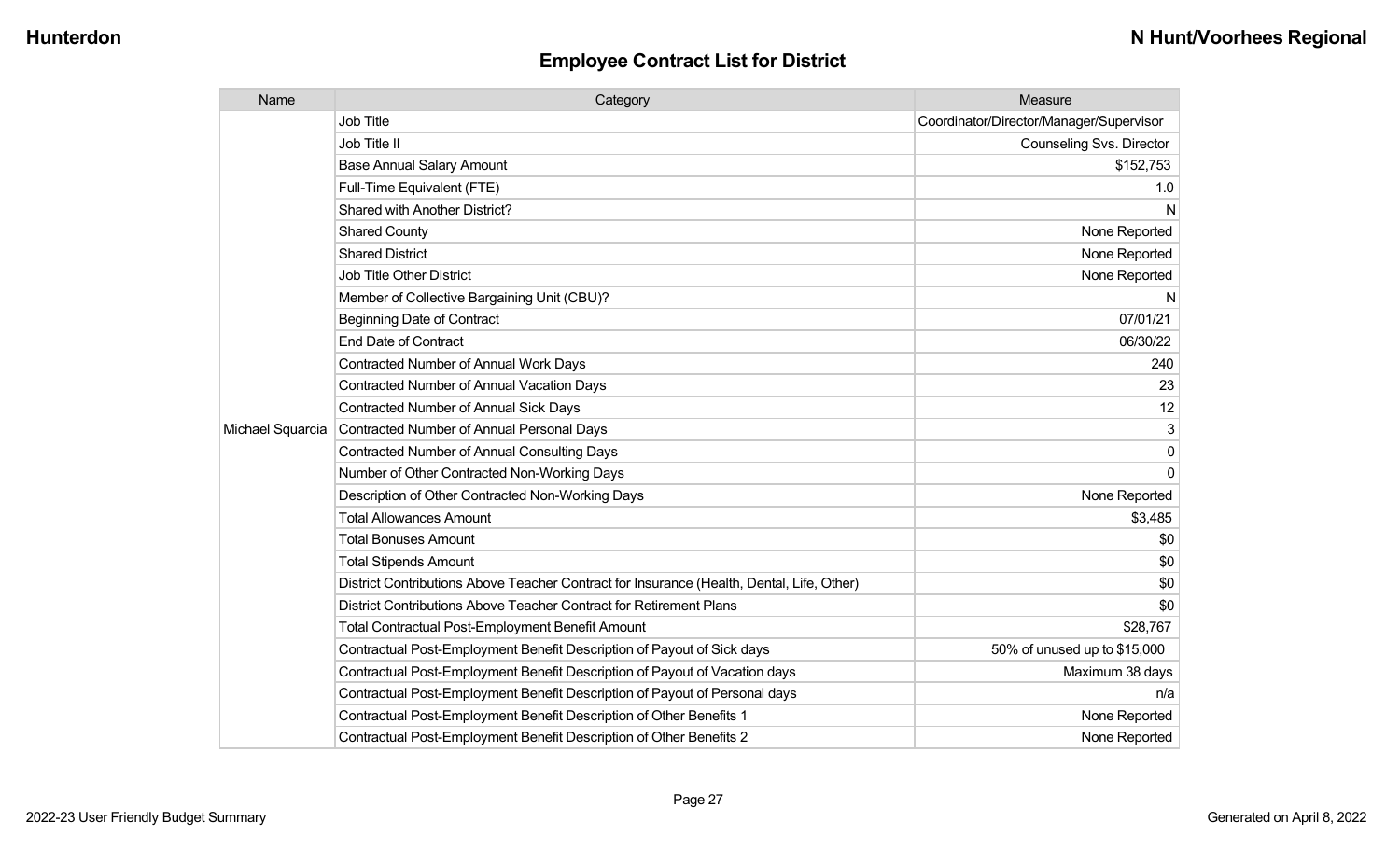| Name                   | Category                                                                                 | Measure                         |
|------------------------|------------------------------------------------------------------------------------------|---------------------------------|
|                        | Contractual Post-Employment Benefit Description of Other Benefits 3                      | None Reported                   |
|                        | <b>Total Other/In-Kind Remuneration Amount</b>                                           | \$0                             |
|                        | Description of Other/In-Kind Remuneration Annual Option to Buyback Sick Time in Cash     | None Reported                   |
|                        | Description of Other/In-Kind Remuneration Annual Option to Buyback Vacation Time in Cash | None Reported                   |
|                        | Description of Other/In-Kind Remuneration Annual Option to Buyback Personal Time in Cash | None Reported                   |
| Michael Squarcia       | Description of Other/In-Kind Remuneration Annual Option to Other Remuneration 1          | None Reported                   |
|                        | Description of Other/In-Kind Remuneration Annual Option to Other Remuneration 2          | None Reported                   |
|                        | Description of Other/In-Kind Remuneration Annual Option to Other Remuneration 3          | None Reported                   |
|                        | <b>Additional Comment 1</b>                                                              | None Reported                   |
|                        | <b>Additional Comment 2</b>                                                              | None Reported                   |
|                        | <b>Additional Comment 3</b>                                                              | None Reported                   |
|                        | <b>Job Title</b>                                                                         | <b>Assistant Superintendent</b> |
|                        | Job Title II                                                                             | None Reported                   |
|                        | <b>Base Annual Salary Amount</b>                                                         | \$184,124                       |
|                        | Full-Time Equivalent (FTE)                                                               | 1.0                             |
|                        | Shared with Another District?                                                            | N                               |
|                        | <b>Shared County</b>                                                                     | None Reported                   |
|                        | <b>Shared District</b>                                                                   | None Reported                   |
|                        | <b>Job Title Other District</b>                                                          | None Reported                   |
|                        | Member of Collective Bargaining Unit (CBU)?                                              | N                               |
| <b>Richard Bergacs</b> | <b>Beginning Date of Contract</b>                                                        | 07/01/21                        |
|                        | <b>End Date of Contract</b>                                                              | 06/30/22                        |
|                        | Contracted Number of Annual Work Days                                                    | 240                             |
|                        | <b>Contracted Number of Annual Vacation Days</b>                                         | 23                              |
|                        | <b>Contracted Number of Annual Sick Days</b>                                             | 12                              |
|                        | Contracted Number of Annual Personal Days                                                | 3                               |
|                        | <b>Contracted Number of Annual Consulting Days</b>                                       | $\pmb{0}$                       |
|                        | Number of Other Contracted Non-Working Days                                              | $\overline{0}$                  |
|                        | Description of Other Contracted Non-Working Days                                         | None Reported                   |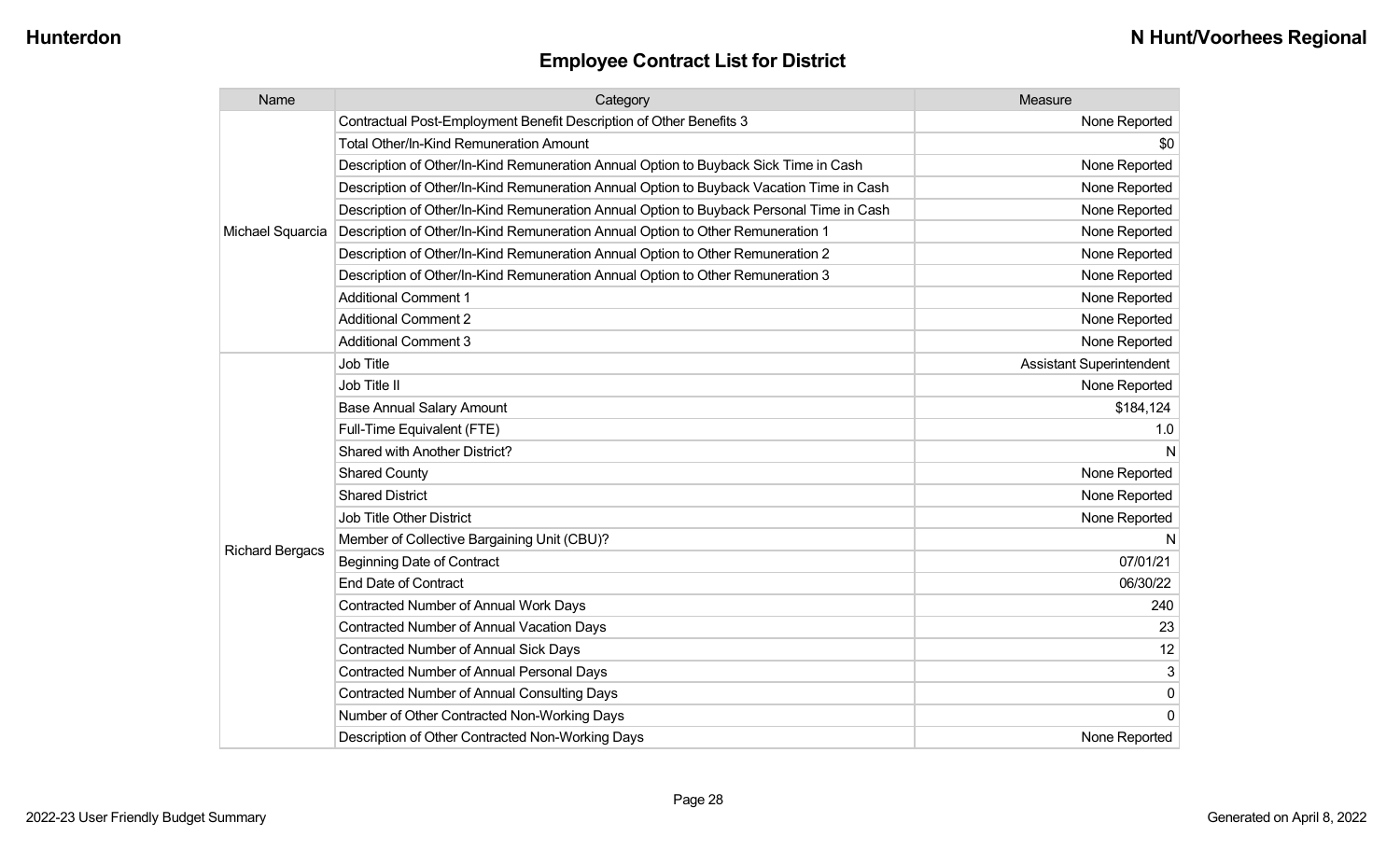| Name                   | Category                                                                                  | Measure                                 |
|------------------------|-------------------------------------------------------------------------------------------|-----------------------------------------|
|                        | <b>Total Allowances Amount</b>                                                            | \$4,675                                 |
|                        | <b>Total Bonuses Amount</b>                                                               | \$0                                     |
|                        | <b>Total Stipends Amount</b>                                                              | \$0                                     |
|                        | District Contributions Above Teacher Contract for Insurance (Health, Dental, Life, Other) | \$0                                     |
|                        | District Contributions Above Teacher Contract for Retirement Plans                        | \$0                                     |
|                        | Total Contractual Post-Employment Benefit Amount                                          | \$36,335                                |
|                        | Contractual Post-Employment Benefit Description of Payout of Sick days                    | 50% of unused up to \$15,000            |
|                        | Contractual Post-Employment Benefit Description of Payout of Vacation days                | Maximum 38 days                         |
|                        | Contractual Post-Employment Benefit Description of Payout of Personal days                | n/a                                     |
|                        | Contractual Post-Employment Benefit Description of Other Benefits 1                       | None Reported                           |
|                        | Contractual Post-Employment Benefit Description of Other Benefits 2                       | None Reported                           |
| <b>Richard Bergacs</b> | Contractual Post-Employment Benefit Description of Other Benefits 3                       | None Reported                           |
|                        | <b>Total Other/In-Kind Remuneration Amount</b>                                            | \$0                                     |
|                        | Description of Other/In-Kind Remuneration Annual Option to Buyback Sick Time in Cash      | None Reported                           |
|                        | Description of Other/In-Kind Remuneration Annual Option to Buyback Vacation Time in Cash  | None Reported                           |
|                        | Description of Other/In-Kind Remuneration Annual Option to Buyback Personal Time in Cash  | None Reported                           |
|                        | Description of Other/In-Kind Remuneration Annual Option to Other Remuneration 1           | None Reported                           |
|                        | Description of Other/In-Kind Remuneration Annual Option to Other Remuneration 2           | None Reported                           |
|                        | Description of Other/In-Kind Remuneration Annual Option to Other Remuneration 3           | None Reported                           |
|                        | <b>Additional Comment 1</b>                                                               | None Reported                           |
|                        | <b>Additional Comment 2</b>                                                               | None Reported                           |
|                        | <b>Additional Comment 3</b>                                                               | None Reported                           |
|                        | Job Title                                                                                 | Coordinator/Director/Manager/Supervisor |
| Shane Berry            | Job Title II                                                                              | Security                                |
|                        | <b>Base Annual Salary Amount</b>                                                          | \$158,737                               |
|                        | Full-Time Equivalent (FTE)                                                                | 1.0                                     |
|                        | Shared with Another District?                                                             | N                                       |
|                        | <b>Shared County</b>                                                                      | None Reported                           |
|                        | <b>Shared District</b>                                                                    | None Reported                           |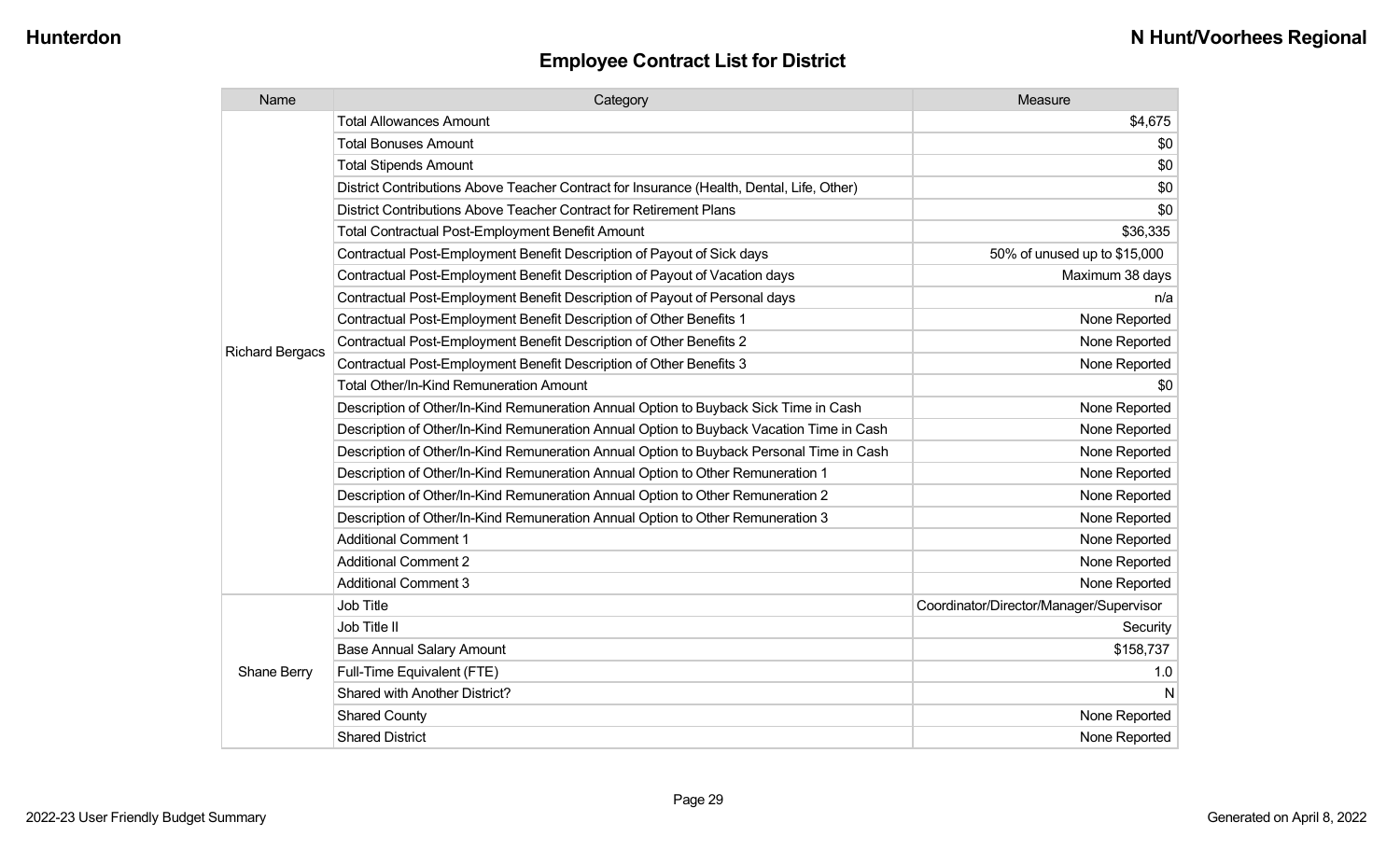| Name        | Category                                                                                  | Measure                      |
|-------------|-------------------------------------------------------------------------------------------|------------------------------|
|             | <b>Job Title Other District</b>                                                           | None Reported                |
|             | Member of Collective Bargaining Unit (CBU)?                                               | N.                           |
|             | <b>Beginning Date of Contract</b>                                                         | 07/01/21                     |
|             | <b>End Date of Contract</b>                                                               | 06/30/22                     |
|             | <b>Contracted Number of Annual Work Days</b>                                              | 240                          |
|             | <b>Contracted Number of Annual Vacation Days</b>                                          | 22                           |
|             | <b>Contracted Number of Annual Sick Days</b>                                              | 12                           |
|             | <b>Contracted Number of Annual Personal Days</b>                                          | 3                            |
|             | Contracted Number of Annual Consulting Days                                               | $\mathsf 0$                  |
|             | Number of Other Contracted Non-Working Days                                               | $\mathbf 0$                  |
|             | Description of Other Contracted Non-Working Days                                          | None Reported                |
|             | <b>Total Allowances Amount</b>                                                            | \$420                        |
|             | <b>Total Bonuses Amount</b>                                                               | \$0                          |
|             | <b>Total Stipends Amount</b>                                                              | \$0                          |
| Shane Berry | District Contributions Above Teacher Contract for Insurance (Health, Dental, Life, Other) | \$0                          |
|             | District Contributions Above Teacher Contract for Retirement Plans                        | \$0                          |
|             | <b>Total Contractual Post-Employment Benefit Amount</b>                                   | \$26,922                     |
|             | Contractual Post-Employment Benefit Description of Payout of Sick days                    | 50% of unused up to \$15,000 |
|             | Contractual Post-Employment Benefit Description of Payout of Vacation days                | Maximum 37 days              |
|             | Contractual Post-Employment Benefit Description of Payout of Personal days                | n/a                          |
|             | Contractual Post-Employment Benefit Description of Other Benefits 1                       | None Reported                |
|             | Contractual Post-Employment Benefit Description of Other Benefits 2                       | None Reported                |
|             | Contractual Post-Employment Benefit Description of Other Benefits 3                       | None Reported                |
|             | Total Other/In-Kind Remuneration Amount                                                   | \$0                          |
|             | Description of Other/In-Kind Remuneration Annual Option to Buyback Sick Time in Cash      | None Reported                |
|             | Description of Other/In-Kind Remuneration Annual Option to Buyback Vacation Time in Cash  | None Reported                |
|             | Description of Other/In-Kind Remuneration Annual Option to Buyback Personal Time in Cash  | None Reported                |
|             | Description of Other/In-Kind Remuneration Annual Option to Other Remuneration 1           | None Reported                |
|             | Description of Other/In-Kind Remuneration Annual Option to Other Remuneration 2           | None Reported                |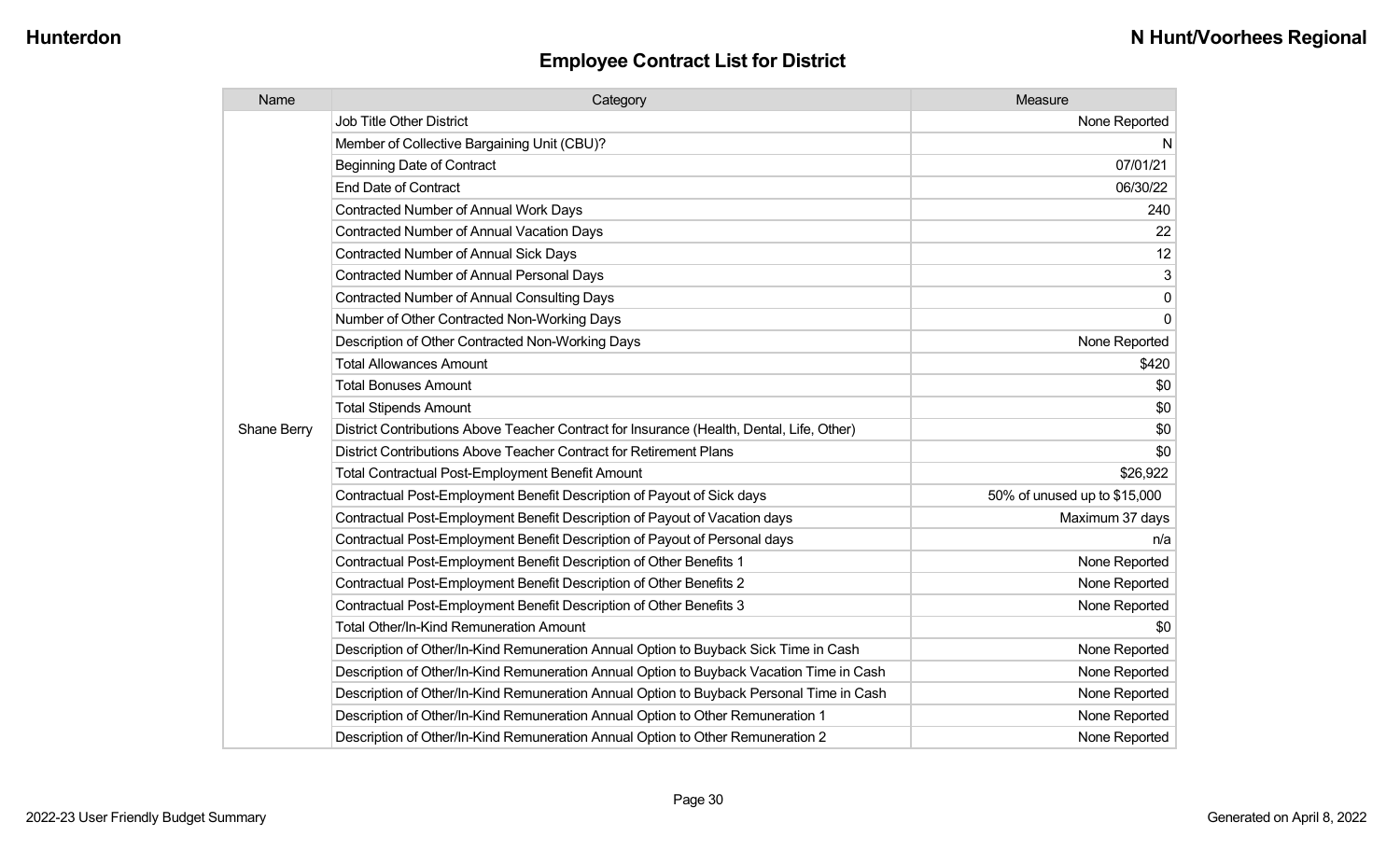| Name            | Category                                                                                  | Measure                                 |
|-----------------|-------------------------------------------------------------------------------------------|-----------------------------------------|
| Shane Berry     | Description of Other/In-Kind Remuneration Annual Option to Other Remuneration 3           | None Reported                           |
|                 | <b>Additional Comment 1</b>                                                               | None Reported                           |
|                 | <b>Additional Comment 2</b>                                                               | None Reported                           |
|                 | <b>Additional Comment 3</b>                                                               | None Reported                           |
|                 | Job Title                                                                                 | Coordinator/Director/Manager/Supervisor |
|                 | Job Title II                                                                              | Director of Special Svs.                |
|                 | <b>Base Annual Salary Amount</b>                                                          | \$129,526                               |
|                 | Full-Time Equivalent (FTE)                                                                | 1.0                                     |
|                 | Shared with Another District?                                                             | N                                       |
|                 | <b>Shared County</b>                                                                      | None Reported                           |
|                 | <b>Shared District</b>                                                                    | None Reported                           |
|                 | <b>Job Title Other District</b>                                                           | None Reported                           |
|                 | Member of Collective Bargaining Unit (CBU)?                                               | N                                       |
|                 | <b>Beginning Date of Contract</b>                                                         | 07/01/21                                |
|                 | <b>End Date of Contract</b>                                                               | 06/30/22                                |
|                 | Contracted Number of Annual Work Days                                                     | 240                                     |
| Zulejka Baharev | Contracted Number of Annual Vacation Days                                                 | 22                                      |
|                 | Contracted Number of Annual Sick Days                                                     | 12                                      |
|                 | <b>Contracted Number of Annual Personal Days</b>                                          | 3                                       |
|                 | <b>Contracted Number of Annual Consulting Days</b>                                        | $\Omega$                                |
|                 | Number of Other Contracted Non-Working Days                                               | $\Omega$                                |
|                 | Description of Other Contracted Non-Working Days                                          | None Reported                           |
|                 | <b>Total Allowances Amount</b>                                                            | \$2,440                                 |
|                 | <b>Total Bonuses Amount</b>                                                               | \$0                                     |
|                 | <b>Total Stipends Amount</b>                                                              | \$0                                     |
|                 | District Contributions Above Teacher Contract for Insurance (Health, Dental, Life, Other) | \$0                                     |
|                 | District Contributions Above Teacher Contract for Retirement Plans                        | \$0                                     |
|                 | <b>Total Contractual Post-Employment Benefit Amount</b>                                   | \$32,232                                |
|                 | Contractual Post-Employment Benefit Description of Payout of Sick days                    | 50% of unused up to \$15,000            |